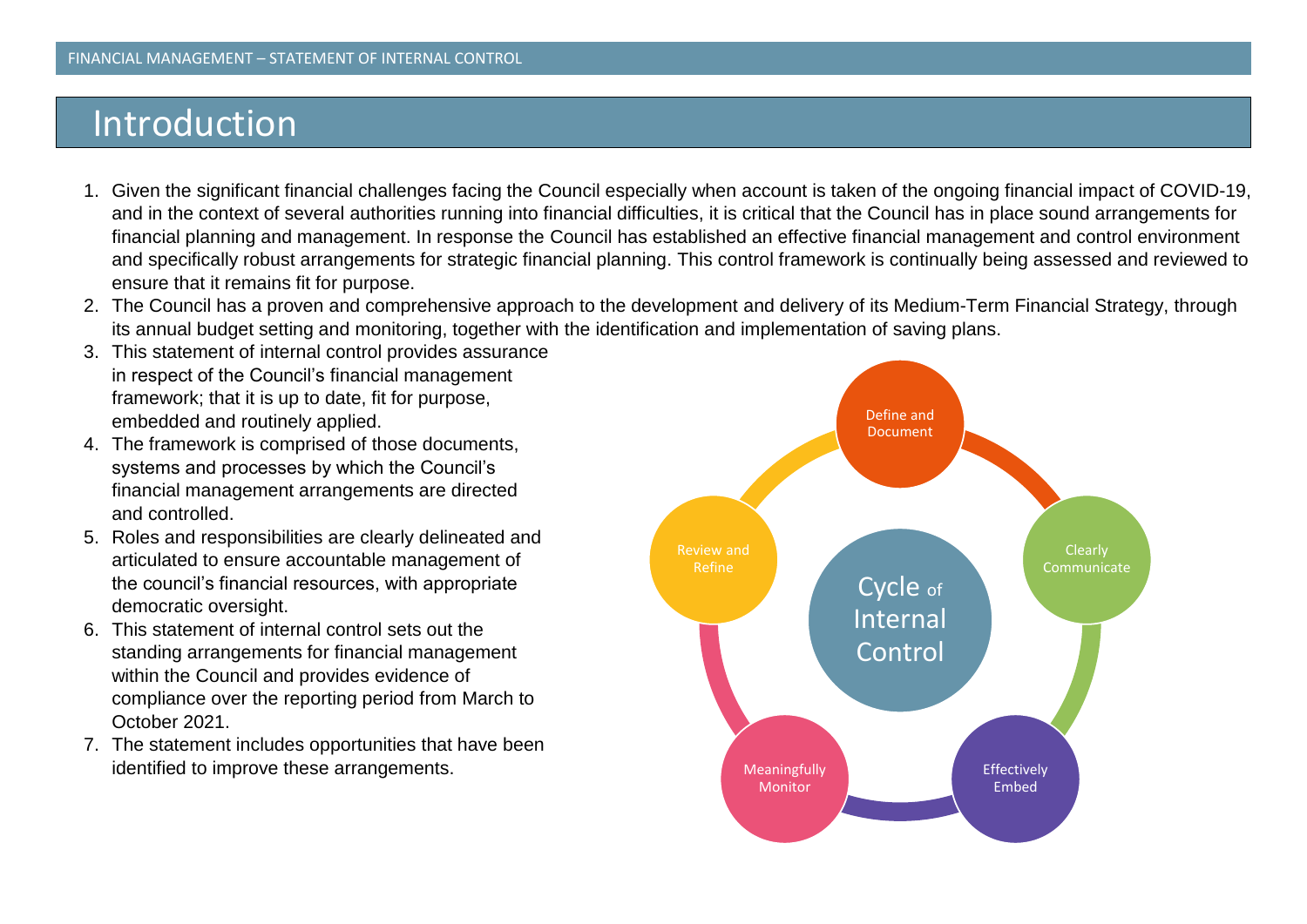# Define and Document

## The Best Council Plan (BCP)

8. The BCP is the Council's strategic plan which sets out its ambitions, outcomes, and priorities for the City of Leeds and for the Local Authority. The "Best City" and "Best Council" ambitions set the strategic context. The BCP (2020-25) was launched in July 2020. The Best Council Plan will transition to a partner-developed 'City Ambition' over the next few months, with engagement with partners and other stakeholders taking place over the autumn and winter of 2021/22. The intention is that a revised plan will then be considered by Full Council in February 2022.

#### Medium Term Financial Strategy (MTFS)

- 9. The BCP can only be delivered through a sound understanding of the organisation's longer term financial sustainability, which enables decisions to be made that balance the resource implications of the Council's policies against financial constraints. This is the primary purpose of the MTFS which also provides the financial framework for the annual budget.
- 10.To enable the achievement of the Best Council and Best City ambitions the Council has developed the MTFS to direct the resources of the Council to the priorities identified in the BCP. The MTFS provides a framework within which the annual budget process can sit. The strategy does not attempt to provide a detailed budget but it does recognise the Council's ambitions, policies and priorities, sets out the main financial challenges facing the Council and provides a broad framework for the delivery of efficiencies and savings to bridge the identified funding gap.
- 11.The MTFS covers a five year period and incorporates the Council's capital strategy. The updated 2022/23 to 2026/27 MTFS, which was agreed by Executive Board in September 2021, recognised the requirement for the Council's revenue budget to become more financially resilient, robust and sustainable, whilst at the same time reducing the risks associated with funding recurring revenue through mechanisms such as capital receipts and capitalisation.

For the period covered by the current MTFs there is an estimated budget gap of £151.3m of which £65.5m relates to 2022/23.

#### Capital Strategy

- 12.A combination of CIPFA's code and government guidance require a local authority to produce a Capital and Investment strategy. The Capital and Investment strategy was approved at Executive Board in February 2021 as an appendix to the Capital Programme report.
- 13.The capital element of the strategy sets out the principles that underpin the Council's Capital Programme and as such how it supports the corporate priorities and objectives. The strategy sets the framework for all aspects of the Council's capital expenditure and investment decisions. It supports strategic planning, asset management and robust option appraisal.
- 14.The investment strategy element considers three broad areas: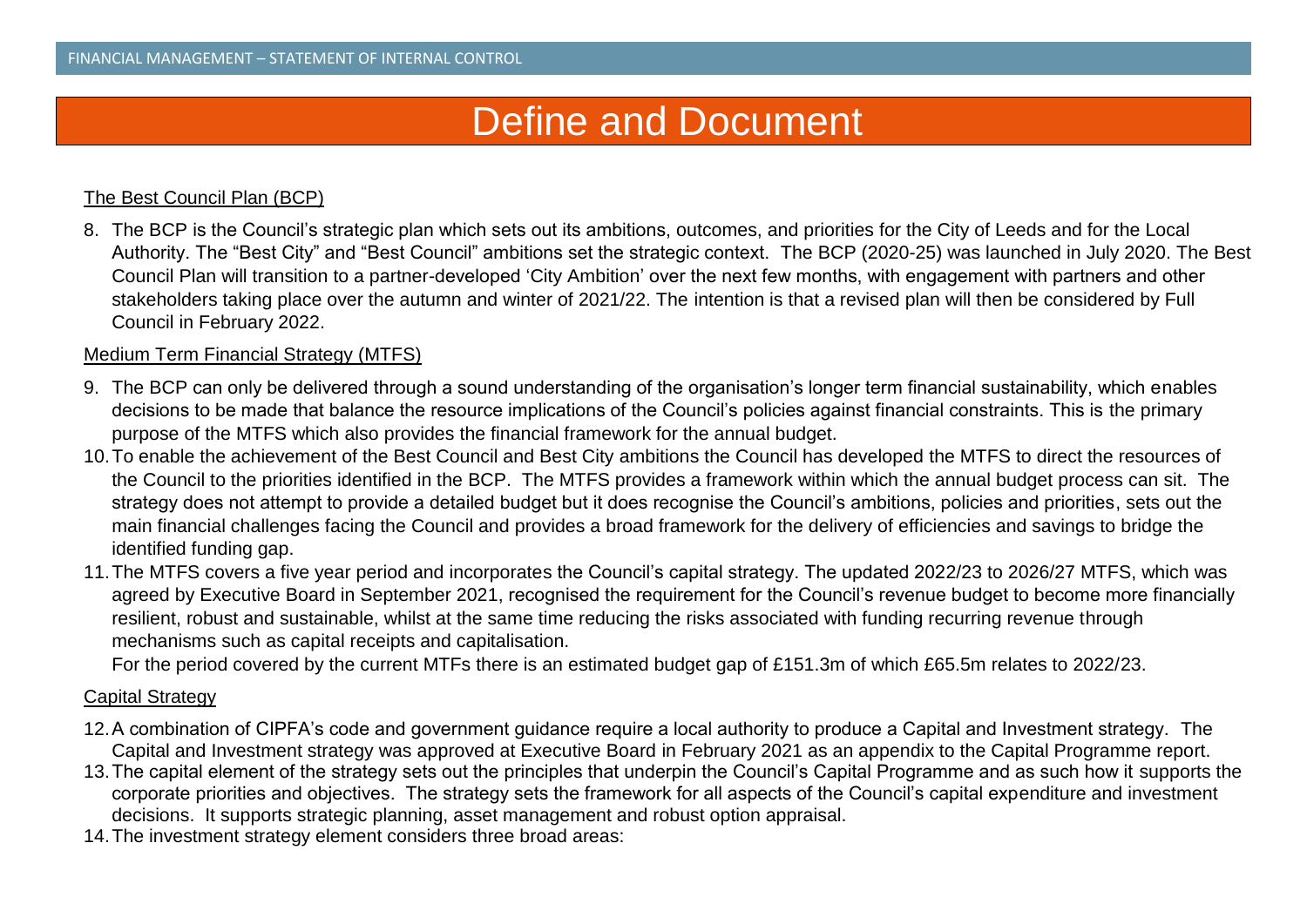- treasury management covered in the treasury management strategy document annexed to the annual treasury strategy report.
- other financial investments such as loans and equity investment which are made to achieve service objectives; and
- non-financial investments such as property.
- 15.The Strategy provides a high-level overview of how capital expenditure, capital financing and treasury management activity contribute to the provisions of services along with an overview of how associated risk is managed and the implications for future financial sustainability.

## The Budget

16.Local authorities are under a statutory duty to set a balanced budget each year.

17. The 2021/22 budget was approved by Full Council on the 24<sup>th</sup> February 2021.

The headlines from the 2021/22 budget proposals, when compared to the 2020/21 budget, are as follows

- A reduction in the Council's net revenue budget of £90.4m to £435.3m;
- The Council will receive £28.4m in Revenue Support grant (RSG) an increase of £0.2m on 2020/21;
- A reduction in business rates income of £101.8m which is as a result of a combination of reduced business rates income growth and a deficit on the Collection Fund.
- A significant part of the reduction in business rates income is due to the fully-funded reliefs introduced in 2020/21 in response to the COVID-19 crisis, which have added to the deficit. Of the funding received from Government for these reliefs, £75.5m has been held in reserve to partially meet this shortfall. Therefore the Council has had to manage a net £26.3m reduction in business rates income;
- An increase in the Settlement Funding Assessment (SFA) of £0.2m (0.1%);
- An increase in the general Council Tax of 1.99% together with a further 2.99% in respect of the Adult Social Care precept and an increase in the Council Tax base, generating an additional £11.2m of local funding;
- A combination of a reduction in resources and the requirement to resource increased pay, price and demand pressures means that the Council will need to deliver £56.1m of savings by March 2022 and;
- A net reduction in staffing of 791 full time equivalent posts.
- 18.Within the year, any decision to amend the approved budget must be undertaken within the virement rules which are agreed annually by Full Council as part of the annual budget setting process.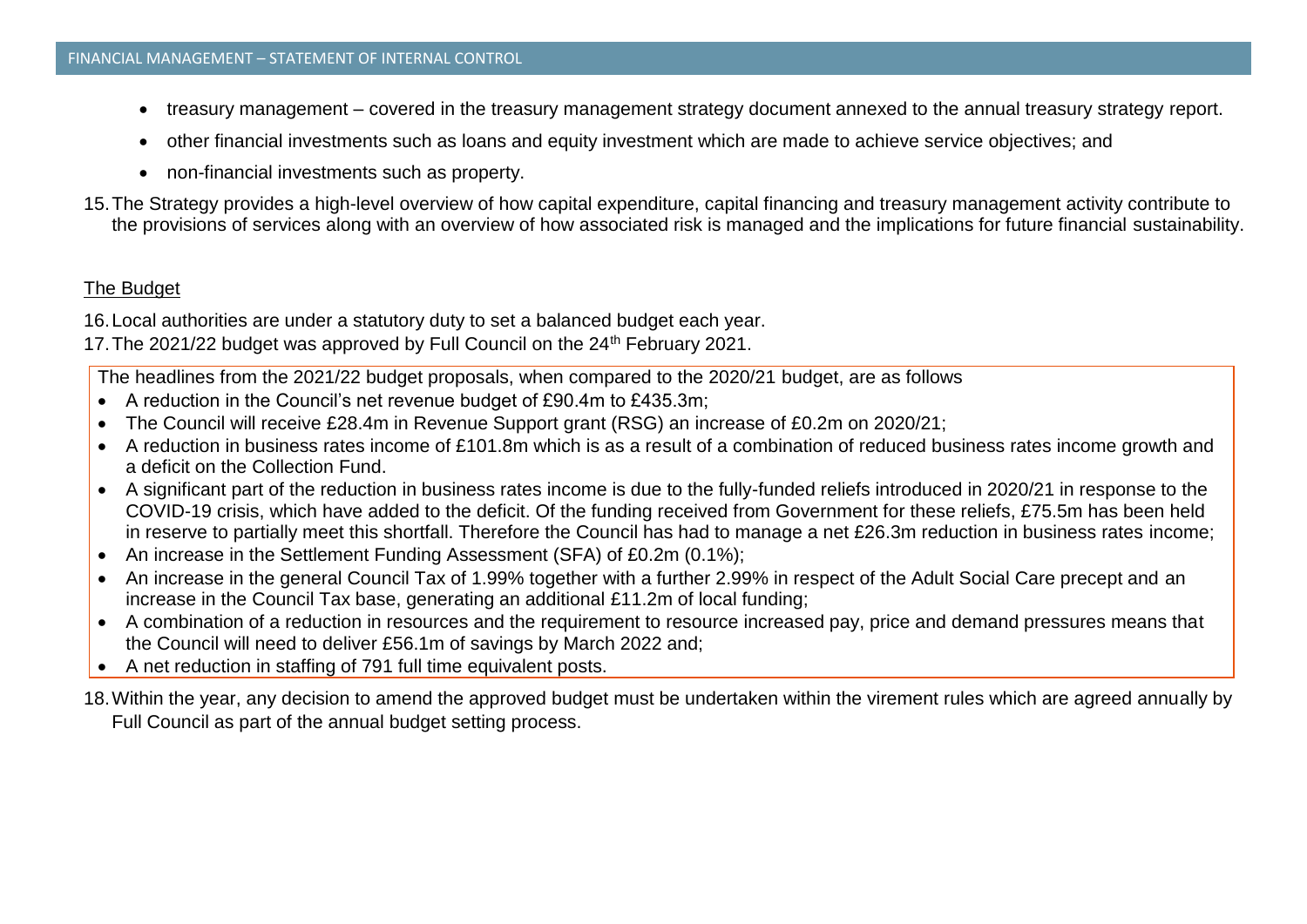#### Budget Principles

19.In July 2019 the Council's Executive Board agreed the adoption of principles which have been developed to support both the determination and management of both the revenue and capital budgets.

- The revenue principles have been developed to support both the process for the determination of the budget and the financial management arrangements for the delivery of a balanced revenue budget position.
- The capital principles have been developed to enable the Capital Programme resource to achieve the priorities within the Best Council plan and will support the development and monitoring of the Capital Programme.
- 20. Adoption of these principles results in a more robust and accountable approach to budget management which closely aligns itself with the principles that are set out in CIPFA's Financial Management Code which all local authorities are required to fully comply with in 2021/22.

#### **Constitution**

21.The following documents, set out in the Council's constitution, add to the framework for the council's financial arrangements:

| Part                                   | <b>Document</b>                                                                                                        | <b>Function</b>                                                                                                                                             |
|----------------------------------------|------------------------------------------------------------------------------------------------------------------------|-------------------------------------------------------------------------------------------------------------------------------------------------------------|
| Part 2 - Articles                      | Article 4 – The Full Council                                                                                           | Articulates the budget and policy framework                                                                                                                 |
|                                        | Article 12 - Officers                                                                                                  | Confirms designation of Chief Officer Financial Services as S151 Officer and sets<br>out key responsibilities                                               |
|                                        | Article 14 - Finance, Contract<br>and Legal Matters                                                                    | Confirms application of financial regulations                                                                                                               |
| Part $3 -$                             | <b>Functions of the Full Council</b>                                                                                   | Reserves to Council decision making authority in respect of relevant matters                                                                                |
| Responsibility for<br><b>Functions</b> | <b>Officer Delegation Scheme</b><br>(Council (non -executive)<br>functions) Chief Officer<br><b>Financial Services</b> | Delegation of power to make financial standing orders (Financial Regulations)                                                                               |
|                                        | <b>Officer Delegation Scheme</b><br>(Executive functions) General<br>Delegations                                       | Delegates to Directors decision making authority in respect of financial matters in<br>relation to matters within their remit                               |
|                                        | <b>Officer Delegation Scheme</b><br>(Executive functions) Chief<br><b>Officer Financial Services</b>                   | Delegations to Chief Officer Financial Services in respect of financial strategy;<br>financial management and controls; policies and procedures for budgets |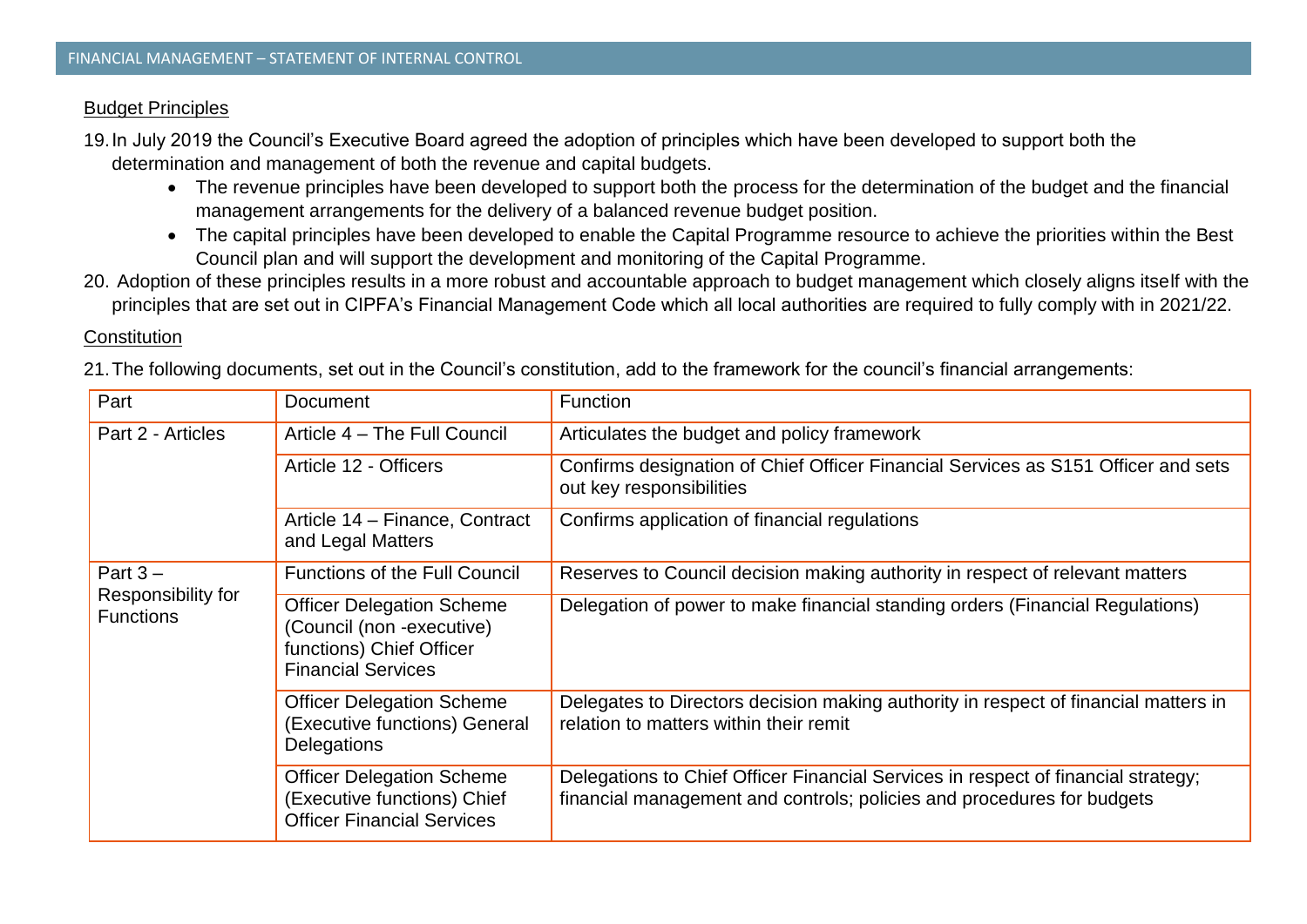| $\sqrt{$ Part 4 – Procedure<br>Rules            | <b>Budget and Policy Framework</b><br><b>Procedure Rules</b> | Set out the procedure for adoption of documents within the Council's budget and<br>policy framework.                                    |
|-------------------------------------------------|--------------------------------------------------------------|-----------------------------------------------------------------------------------------------------------------------------------------|
|                                                 | <b>Financial Regulations</b>                                 | Set out the framework for managing the Council's financial affairs.                                                                     |
| $\sqrt{$ Part 5 – Codes and<br><b>Protocols</b> | <b>Chief Financial Officer Protocol</b>                      | Sets out the role and responsibilities, working arrangements, resources, and<br>relationships of the statutory Chief Financial officers |

## **Roles and Responsibilities**

Chief Finance Officer

 $\overline{\phantom{a}}$ 

- 22.The role of Chief Financial Officer and the statutory Section 151 officer within Leeds City Council is fulfilled by the Chief Officer (Financial Services).
- 23.The role of the Council's Chief Financial Officer is a strategic role.
- 24.The Chartered Institute of Public Finance and Accountancy (CIPFA) sets out the role of the Chief Financial Officer in local government in its Statement which was last updated in February 2016. This Statement sets how the requirements of legislation and professional standards should be fulfilled by Chief Financial Officers in the carrying out of their role. The Chief Officer Financial Services and has established appropriate arrangements to discharge her responsibilities in line with CIPFA's recommended practice.

| <b>CIPFA statement requires that the Chief Financial</b>                                                                                                                                                  | In accordance with the Chief Finance Officer Protocol the Chief Officer                                                                                                                                                                                                                                                                                                                                                                                                                                                                                                       |  |
|-----------------------------------------------------------------------------------------------------------------------------------------------------------------------------------------------------------|-------------------------------------------------------------------------------------------------------------------------------------------------------------------------------------------------------------------------------------------------------------------------------------------------------------------------------------------------------------------------------------------------------------------------------------------------------------------------------------------------------------------------------------------------------------------------------|--|
| Officer:                                                                                                                                                                                                  | <b>Financial Services:</b>                                                                                                                                                                                                                                                                                                                                                                                                                                                                                                                                                    |  |
| is a key member of the leadership team, helping it to<br>develop and implement strategy and to resource and<br>deliver the organisation's strategic objectives<br>sustainably and in the public interest, | reports directly to the Chief Executive in terms of their statutory Section<br>151 responsibilities <sup>1</sup> ;<br>meets regularly with the Head of Paid Service and the Monitoring Officer<br>to consider and recommend action in connection with corporate<br>governance issues and other matters of concern regarding any legal,<br>ethical standards, probity, propriety, procedural or other constitutional<br>issues that are likely to (or do) arise<br>is a member of the Council's Corporate Leadership Team and has<br>advance notice of all agendas and reports |  |

<sup>1</sup> Within the Council's management structure the Chief Officer Financial Services reports to the Director of Resources in all other respects.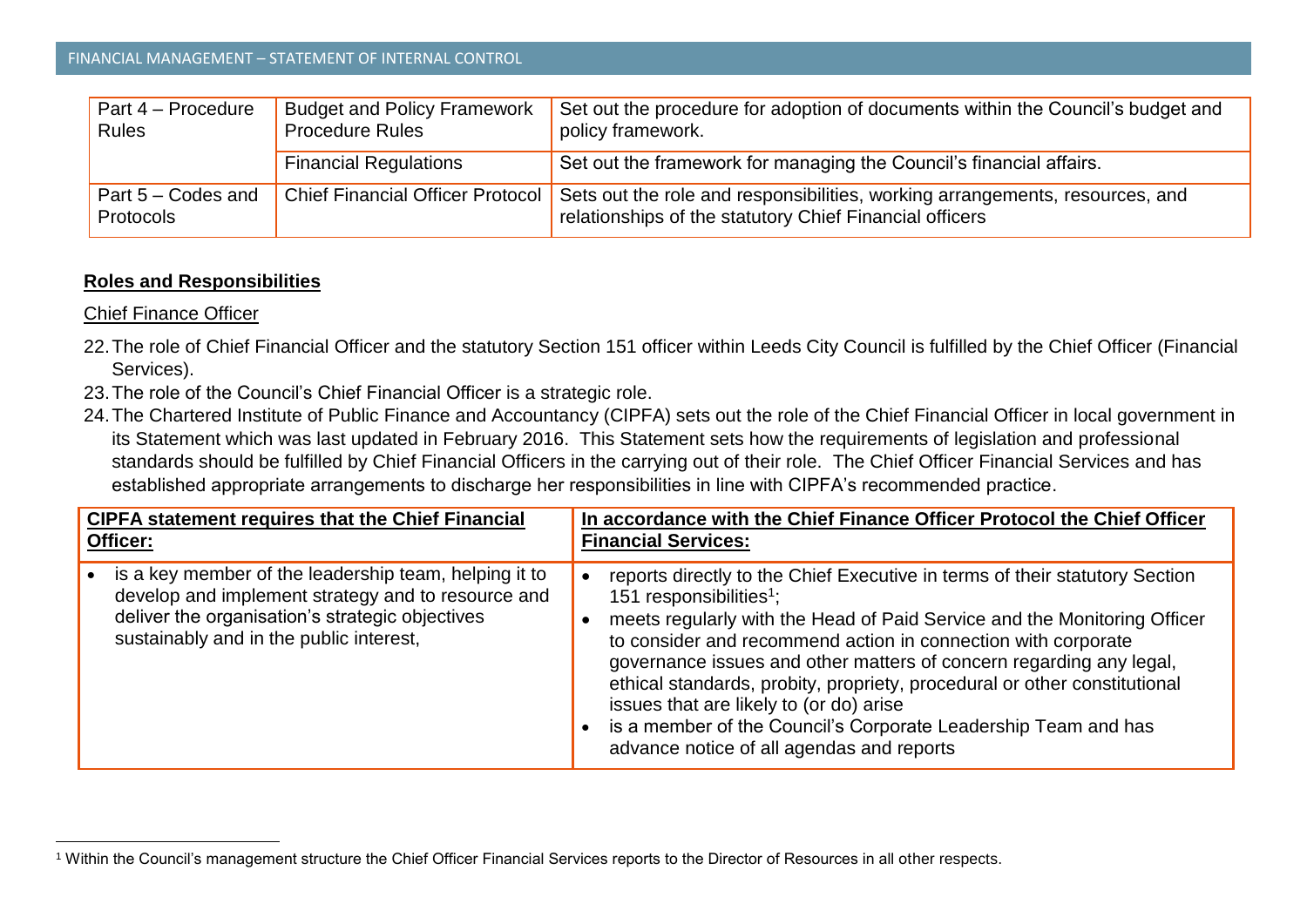| must be actively involved in, and able to bring<br>influence to bear on, all material business decisions to<br>ensure immediate and longer-term implications,<br>opportunities and risks are fully considered, and<br>alignment with the organisation's financial strategy | attends meetings of the Council's Executive Board and has advance<br>notice of all meetings, agenda and reports and the right to attend and<br>speak; and<br>has advance notice <sup>2</sup> of and the right to attend and be heard at all relevant<br>meetings of the Authority (including meetings at which officer delegated<br>decisions are taken) before any binding decision is taken (including a<br>failure to take a decision where one should have been taken) |
|----------------------------------------------------------------------------------------------------------------------------------------------------------------------------------------------------------------------------------------------------------------------------|----------------------------------------------------------------------------------------------------------------------------------------------------------------------------------------------------------------------------------------------------------------------------------------------------------------------------------------------------------------------------------------------------------------------------------------------------------------------------|
| must lead the promotion and delivery by the whole<br>organisation of good financial management so that<br>public money is safeguarded at all times and used<br>appropriately, economically, efficiently, and effectively.                                                  | reports annually to the Corporate Governance and Audit Committee<br>regarding whether the arrangements are satisfactory and have been<br>complied with and will include any proposals for amendments in the light<br>of any issues that have arisen during the year                                                                                                                                                                                                        |
| to deliver these responsibilities the Chief Financial<br>Officer must lead and direct a finance function that is<br>resourced to be fit for purpose and must also be<br>professionally qualified and suitably experienced.                                                 | appoints a deputy and keep them briefed on any relevant issues that they<br>may be required to deal with in the absence of the Section 151 officer;<br>has sufficient resources to enable them to address any matters concerning<br>their Section 151 functions                                                                                                                                                                                                            |

## Financial Services

 $\overline{\phantom{a}}$ 

- 25.As part of the ongoing Council-wide review of support services the Financial Service needs to ensure that it remains a highly effective and responsive function whilst continuing to demonstrate that it offers value for money.
- 26.The new Financial Management structure, agreed in December 2020, has been implemented to enable the service to deliver the Council's key financial priorities. These priorities include building the Council's financial resilience, delivering improved value for money and targeting resources where they can make the most difference.
- 27.The structure recognises the implications of CIPFA's Financial Management Code (the Code) and the requirements placed on the S151 Officer to provide assurance that the Council has in place effective and robust arrangements for financial planning, financial control and other financial management activities.
- 28.Through this structure, financial management across the council is delivered by colleagues who are managerially responsible to the Chief Officer Financial Services. Many of the staff within the Financial Management service are professionally qualified accountants with many years of experience; and are personally and professionally responsible for their actions and advice. This is reinforced through the Council's performance and appraisal scheme which incorporates identifying key skills for finance staff, programmes of training, development and continuing professional development.

<sup>2</sup> including receiving agendas, minutes, reports and related papers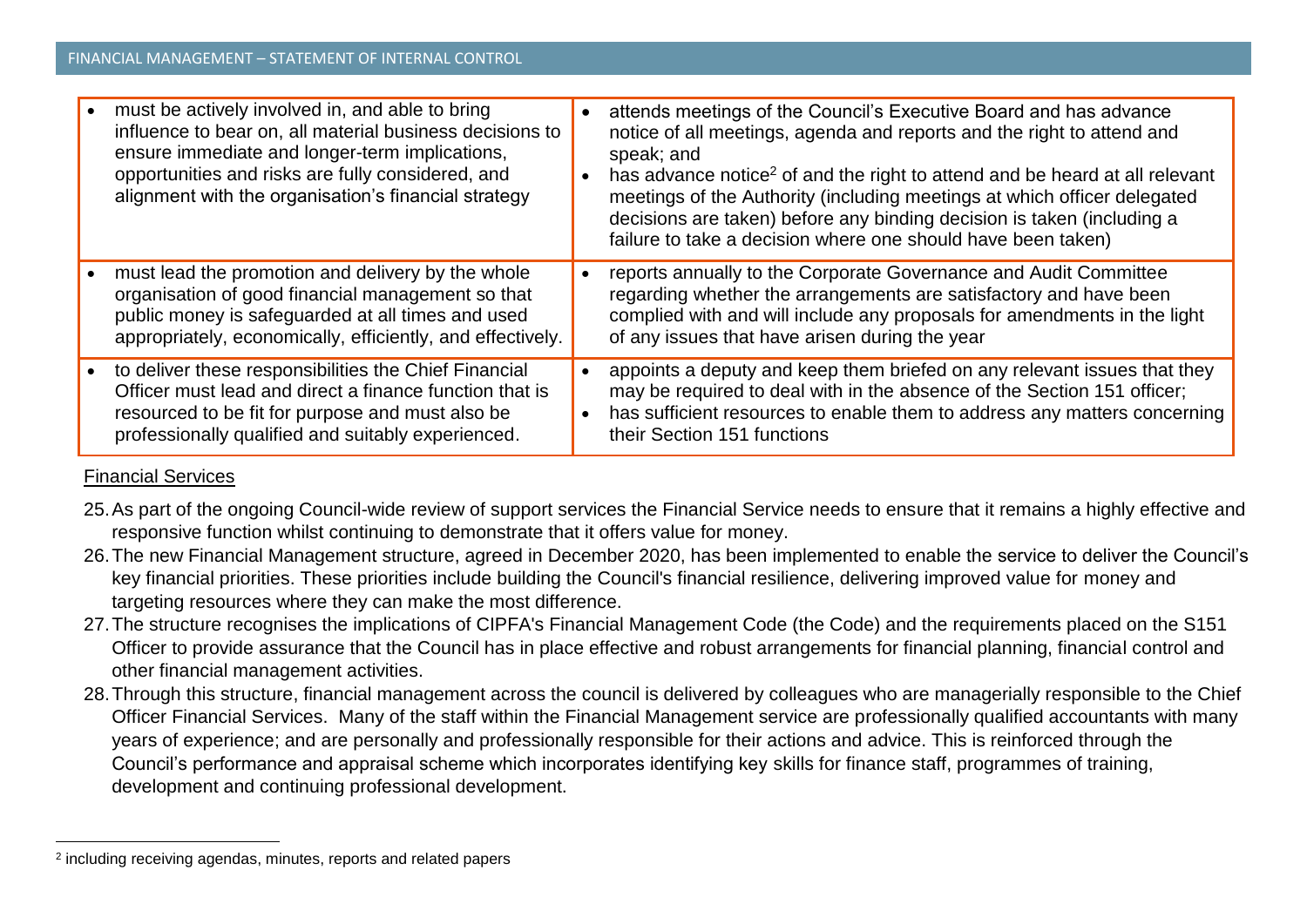29.The implementation of the new Financial Management structure has been accompanied by a revision to the finance service offer with more emphasis upon a risk-based approach which has been facilitated through streamlining and automating our processes especially with regard to the production of more user friendly monthly financial dashboards. Combined with the way that we have organised ourselves with more routine financial activities now being delivered through a central operational hub this has facilitated finance business partnering teams working innovatively and collaboratively with Senior Officers in Directorates to deliver strategic priorities, transformation and delivering value for money

#### Financial Challenge

- 30.In response to the challenge of the financial position as detailed in the MTFS the Council established a "Financial Challenge" programme of service reviews.
- 31.The financial challenge silver group provides a co-ordinated and consistent approach to the identification of deliverable budget savings proposals and clear oversight of the budget savings programme. Through this robust and accountable approach any variations to budgeted assumptions can be readily identified and addressed.
- 32.Where appropriate, and in accordance with the Council's adopted budget principles, alternative proposals will be identified to ensure that a balanced budget position can be delivered in 2022/23. Progress against the delivery of these targeted savings is incorporated into the monthly Financial Health reporting to Executive Board.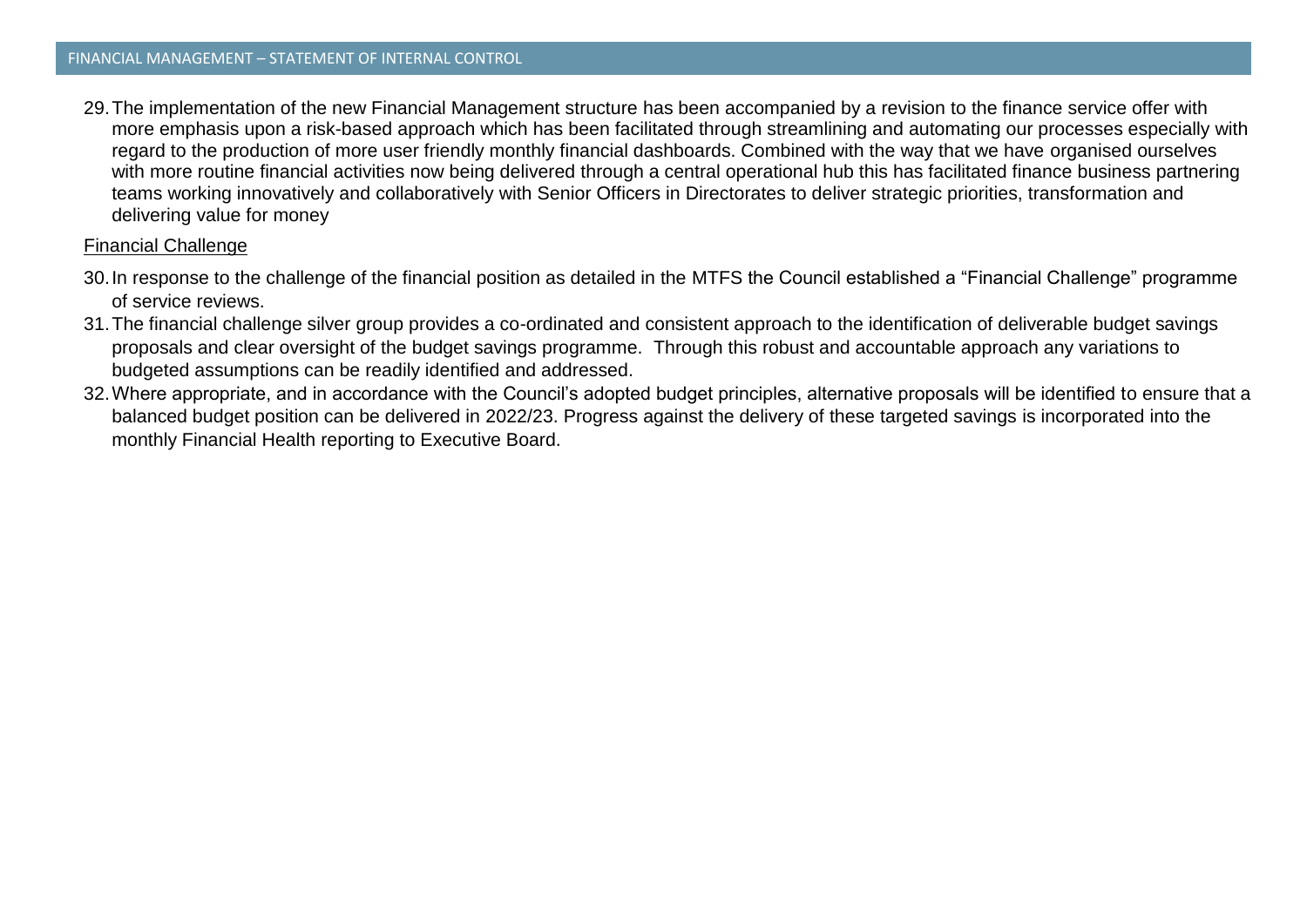## **Officer Oversight**

33.The table below sets out a summary of officer groups providing for oversight and accountability in the financial management framework.

| Group                                                | Composition                                                                                           | Function                                                                                                                                                                                                                                                                                                                             |
|------------------------------------------------------|-------------------------------------------------------------------------------------------------------|--------------------------------------------------------------------------------------------------------------------------------------------------------------------------------------------------------------------------------------------------------------------------------------------------------------------------------------|
| <b>Financial Services</b><br><b>Management Team</b>  | Directorate Heads of Finance -<br>chaired by the Chief Officer (Financial<br>Services)                | To oversee the strategic direction of the service; sharing best practice;<br>updating on professional developments, policies and guidance and;<br>looking forward to considering future developments.                                                                                                                                |
| <b>Heads of Finance</b>                              | Directorate Heads of Finance -<br>chaired by the Chief Officer (Financial<br>Services)                | This meeting provides weekly communication with regard to the<br>delivery of key processes that include the Budget Setting; Savings<br>Programme; Budget Monitoring; the Capital Programme and; Closure<br>of Accounts                                                                                                               |
| <b>Finance Performance</b><br>Group                  | Directorate Heads of Finance -<br>chaired by the Deputy Chief Officer -<br><b>Financial Services.</b> | As well as receiving the monthly year-end revenue projections for each<br>Directorate which are reviewed and challenged this forum also<br>receives updates on the capital programme, capital receipts, council<br>tax and business rate collection and treasury/debt activities. It also<br>receives invest to save business cases. |
| Directorate leadership<br>teams                      | Directors and Chief Officers meeting<br>within directorates.                                          | To receive monthly budget monitoring information; identification of<br>implementation of budget savings plans that will result in a balanced<br>revenue budget position in year and; contribute towards the<br>determination of the budget for the forthcoming financial years.                                                      |
| Corporate Leadership<br>Team                         | Chief Executive, Directors, City<br>Solicitor and Chief Officer Financial<br><b>Services</b>          | To receive monthly Financial Health reports and Capital Programme<br>and Treasury Management reports and; contribute to and agree the<br>budget strategies for the forthcoming financial year.                                                                                                                                       |
| Financial Challenge -<br><b>Silver</b>               | Cross council - Chaired by the Chief<br>Officer - Financial Services.                                 | Provision of high support, co-ordinated and consistent approach to<br>$\bullet$<br>the identification of robust, realistic and deliverable budget savings<br>proposals; and<br>oversight over the 2021/22 budget savings programme                                                                                                   |
| <b>Corporate Financial</b><br><b>Integrity Forum</b> | Senior finance staff - chaired by<br>Deputy Chief Officer - Financial<br><b>Services</b>              | This Forum has a key role within the financial control environment<br>and its function is to help ensure that there are procedures and<br>operations in place to provide the necessary quality, integrity and<br>reliability of financial information and accounts.                                                                  |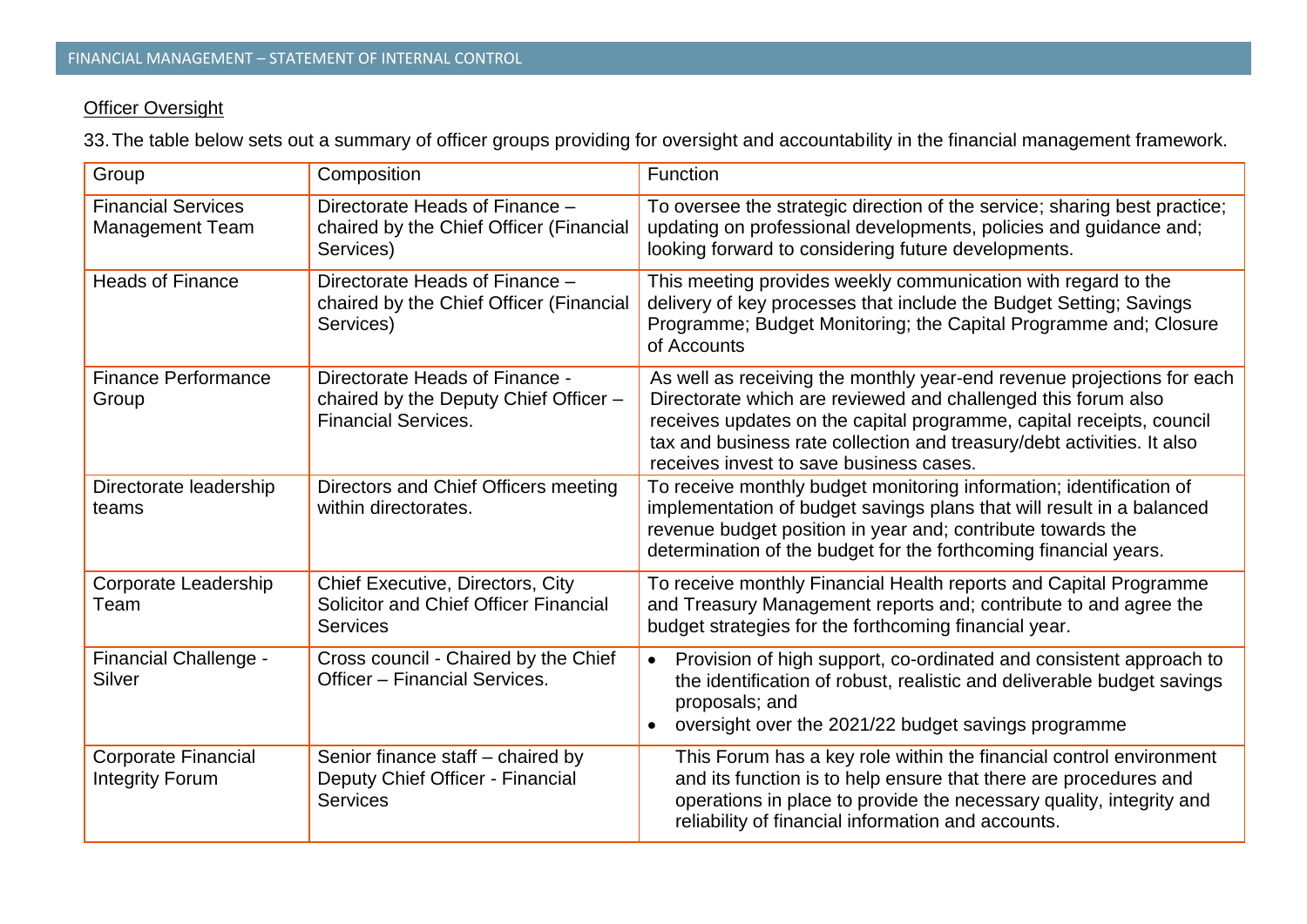## **Democratic Oversight**

34.The table below sets out a summary of democratic oversight and accountability in the financial management framework.

| Councillor / Committee                           | Oversight                                                                                                                                                                                                                                                                         |
|--------------------------------------------------|-----------------------------------------------------------------------------------------------------------------------------------------------------------------------------------------------------------------------------------------------------------------------------------|
| <b>Leader of Council</b>                         | Oversight of functions in relation to Council's financial strategy                                                                                                                                                                                                                |
| Executive member for<br><b>Resources</b>         | Oversight of functions in relation to financial management and controls; policies and procedures for budgets;<br>and corporate governance                                                                                                                                         |
| <b>Executive members</b>                         | Oversight of development of budget options and savings proposals for matters within their remit                                                                                                                                                                                   |
| <b>Executive Board</b>                           | Consideration of capital injections and budget proposals<br>٠<br>Receive financial health monitoring, capital programme and Treasury Management monitoring reports<br>Recommend the annual revenue budget, Capital Programme and Treasury Management Strategy to full<br>Council. |
| <b>Full Council</b>                              | Approval of the annual revenue budget and virement rules, the capital programme and Treasury Management<br>Strategy.<br>Approve Council Tax and Business Rates bases.                                                                                                             |
| <b>Scrutiny Boards</b>                           | Member scrutiny via Scrutiny Boards ensures that the budget continues to meet the council's priorities and<br>objectives.                                                                                                                                                         |
| Corporate Governance &<br><b>Audit Committee</b> | Approval of the Council's audited accounts and receive the Annual Audit Letter.                                                                                                                                                                                                   |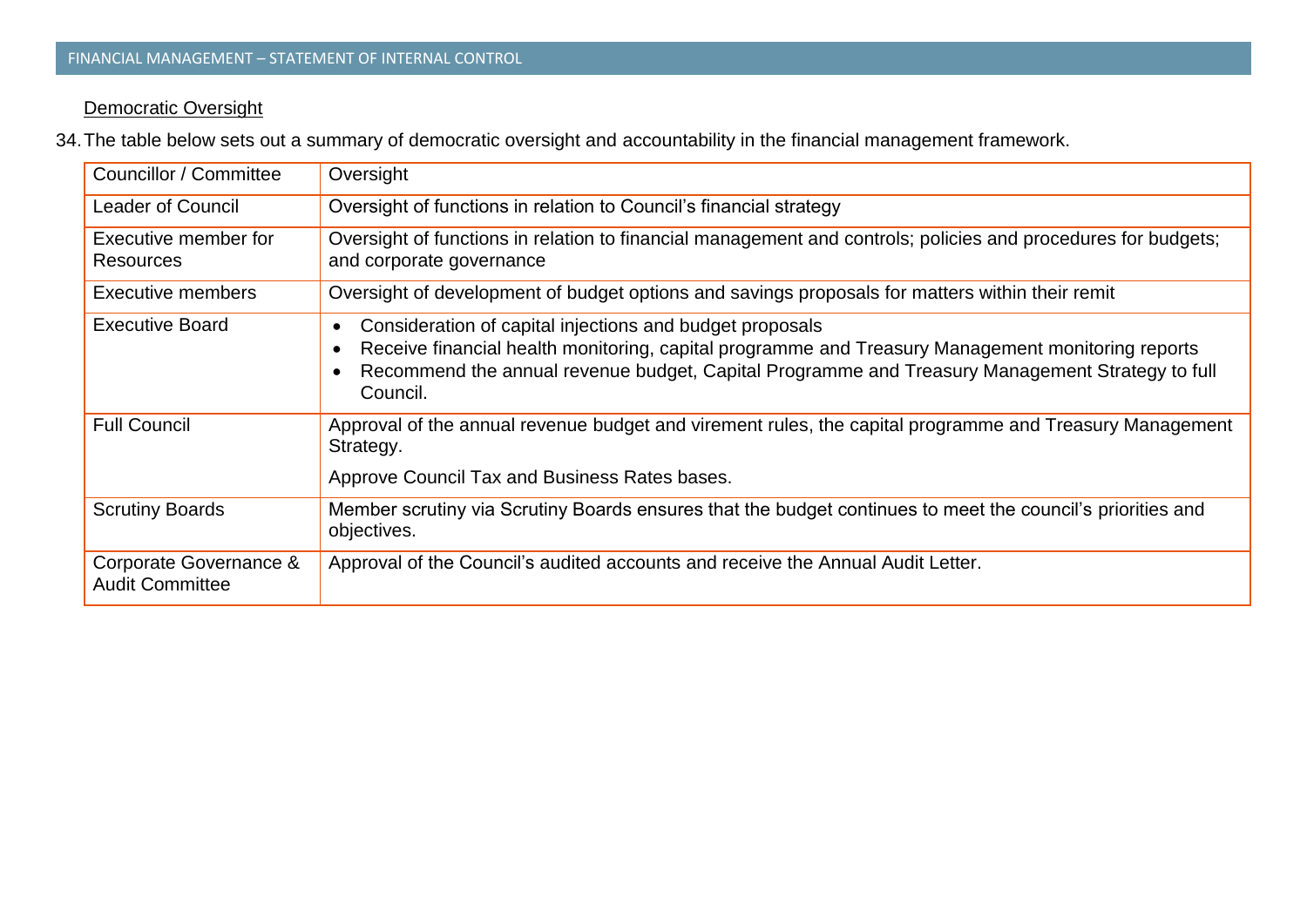# Clearly Communicate

#### **Engagement**

- 35.Extensive consultation was undertaken as part of the budget setting process, as outlined in the Revenue Budget and Council Tax 2021/22 report to Full Council on the 24<sup>th</sup> February 2021. In addition submitted budget savings proposals that involve the review of a service will also incorporate the requirement for consultation and engagement.
- 36.As described above the revised financial management service offer requires improved engagement to work more innovatively and collaboratively in the management of the current approved budget and in the determination of future years budgets.
- 37.Respective Scrutiny Boards are engaged not only in the scrutiny and challenge with regard to the management of the current year's approved budget but equally they will review budget proposals for the forthcoming financial year and these views are incorporated into the Annual Revenue Budget report that is received at Full Council in February each year.
- 38.The Council's leadership team (CLT) and the Council's Cabinet receive regular financial briefings on both the current and future financial years along with updates on issues e.g. new legislation or accounting development, that have implications for the Council's financial position.

## **Communication**

- 39.The Financial Management section of the Council's Intranet site contains guidance and informative toolkits which support staff who have financial management responsibilities. Each of the regulations set out in the Council's Financial Regulations is supported by a series of toolkits to provide guidance for officers.
- 40.As well as taking account of the role of Cabinet, CLT and Scrutiny, which is described above, regular financial presentations on the latest and forecast financial positions are made to meeting of key senior officers such as Best Council Leadership Team
- 41.Communication and support is provided to both officers and elected Members on specific issues. For example new Councillors receive a briefing on a range of financial issues including how local government is financed as part of their induction; a training package is currently being finalised to ensure officer compliance with the requirements of IR35 and in the past training has been provided in respect of Financial Regulations and on how the Capital approval procedure rules operate.
- 42.The enhanced Business Partner role requires financial management staff to work closely with Directorates and requires then to ensure that key staff have appropriate support so that they can manage their current budgets and plan for future financial years.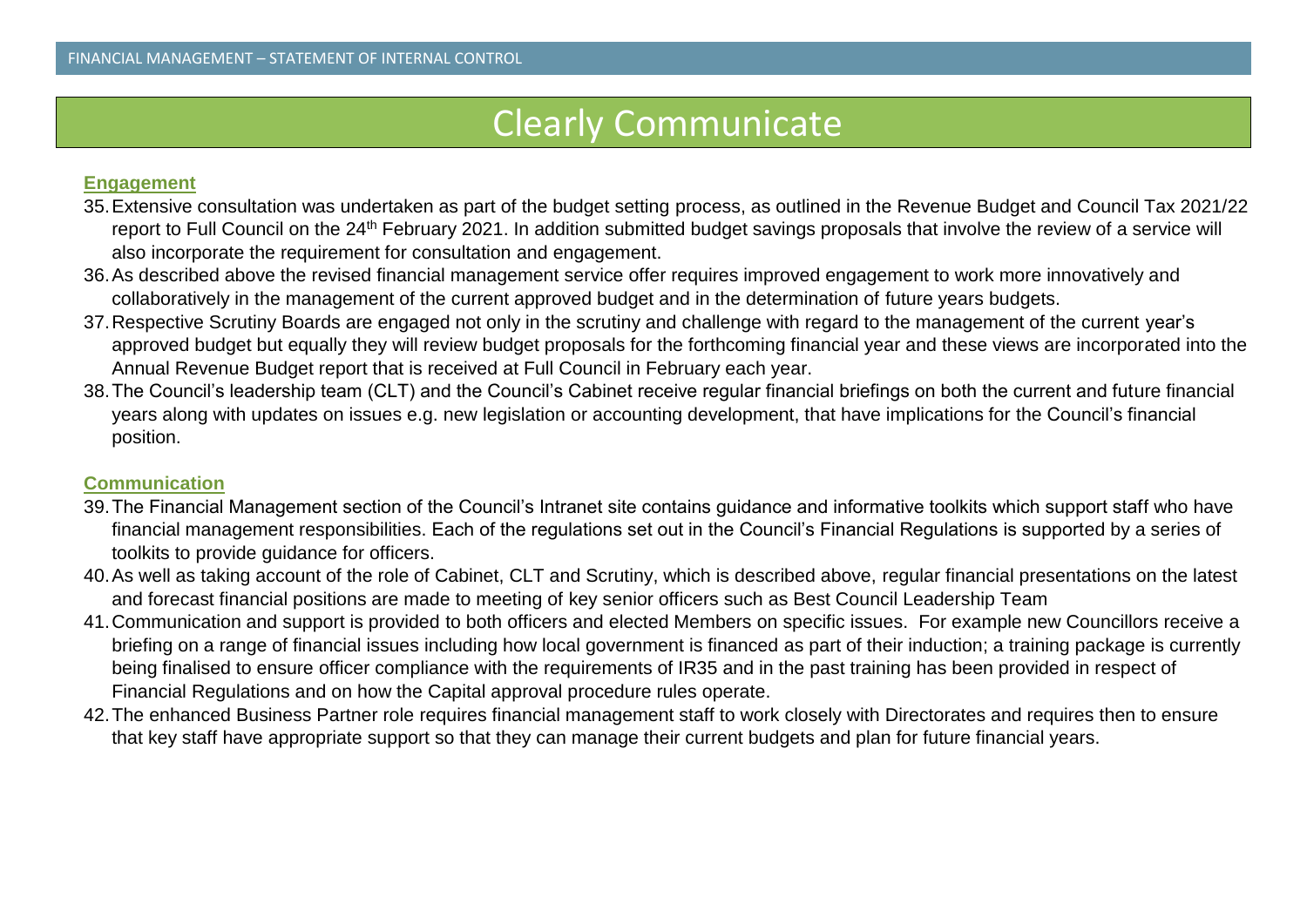# Effectively Embed

## Annual Financial Cycle

43.When effectively embedded the internal control framework ensures delivery of the annual financial cycle which covers:



## Financial Planning and Budget Setting

- 1. Within the context of MTFS, as well as being a financial expression of the Council's policies and priorities, the annual budget is also a means of controlling spending to the available resources and re-enforcing financial accountability and responsibility.
- 2. The annual budget process is led by the Chief Officer Financial Services and involves a wide range of officers and members across the council.
- 3. The process starts soon after the budget setting of the previous year with an update of the funding, key pressures and savings assumptions contained in the MTFS. Undertaking such an assessment involves a range of assumptions including the level of core government support as reflected through the Settlement Funding Assessment (SFA), other specific funding, calculation of the council tax base, the determination of the level of business rates receivable, the level of inflation, demand and demography trends, interest rates, levels of income and fees & charges as well as new or developing spending pressures. This part of the process is led by finance staff but will involve non-financial staff based in directorates and service areas. The process will, at such an early stage, invariably identify a budget shortfall. This high-level exercise will be subject to a number of iterations with assumptions being subject to regular review and reassessment.
- 4. At the same time Directorates start to prepare detailed estimates for the forthcoming year; although it is recognised that ultimately the totality of these estimates needs to be consistent with the overall resources envelope that is available to the Council.
- 5. The development of options to balance to available resources is a key aspect in any budget process and there is a requirement to balance both capital and revenue pressures. This clearly can be a difficult area of work and whilst needing to be pragmatic and sufficient, it is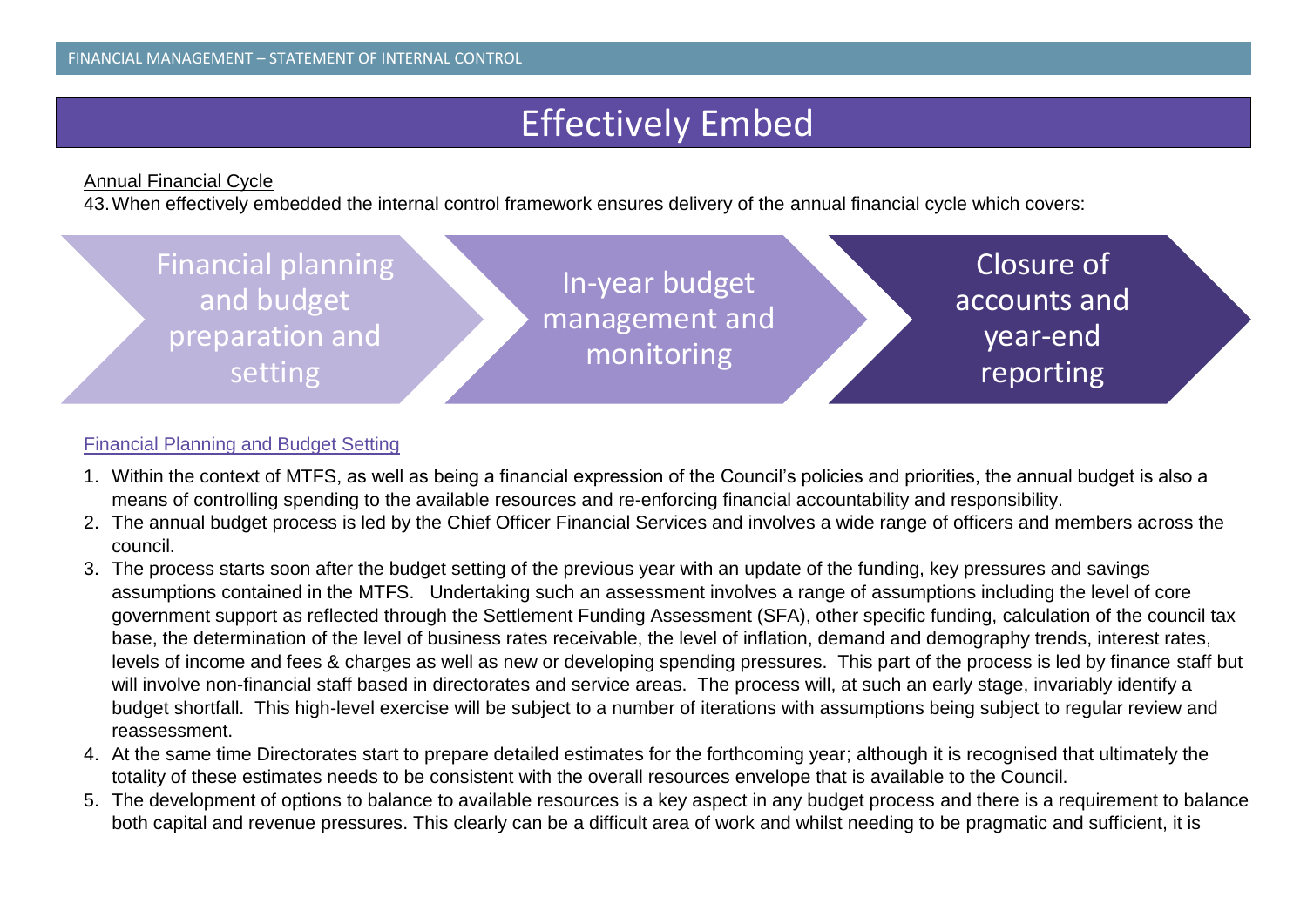crucial that the process reflects the Council's ambitions, policies and priorities. This is ensured through close engagement of senior officers and Executive Board portfolio members at appropriate points in the process.

- 6. In response to the financial challenge the Council established a "Financial Challenge" programme of service reviews. This cross council "Silver" group approach provided high support, co-ordinated and consistent approach to the identification of robust, realistic and deliverable budget savings proposals. The same "Silver" group will have oversight over the 2021/22 budget savings programme. Through this robust and accountable approach any variations to budgeted assumptions can be readily identified and addressed. Where appropriate, and in accordance with the Council's adopted budget principles, alternative proposals will be identified to ensure that a balanced budget position can be delivered in 2021/22. Progress against the delivery of these targeted savings will be incorporated into the monthly Financial Health reporting to Executive Board.
- 7. The Budget and Policy Framework Procedure Rules set out in the Council's constitution provide that the proposed budget for the forthcoming financial year must be submitted to Scrutiny prior to the Council's budget meeting. In practice this is after Executive Board approval and requires the proposals to be submitted to the December and January meetings of the respective Scrutiny Boards.
- 8. Budget preparation and setting is a demanding process and operates to strict timescales. This places an emphasis upon not just process planning but also engagement with elected members and senior management.
- 9. In many ways the budget is an exercise in managing risk. With limited resources, it is inevitable that elements of the budget will depend upon actions which have yet to happen, or upon assumptions that may in reality vary from those assumed at budget setting. As such an important element of the budget process is the development and maintenance of a list of key budget risks which attempts to identify and assess the risks built into the budget. It is important to appreciate that the time frame of the list of budget risks is a single budget year. The list of key budget risks not only assists in assessing the robustness of the budget but also acts as a means of assessing the adequacy of the general reserve in that it provides an assessment of what may go wrong in-year.
- 10. The Local Government Act (Part II) 2003 places a requirement upon the Council's statutory officer (the Chief Officer Financial Services) in Leeds to report to members on the robustness of the budget estimates and the adequacy of the proposed financial reserves. Reaching a view of the robustness of the budget and the adequacy of the general reserve not only requires consideration of the processes and systems used in preparing the estimates, but also a consideration of the strength of the arrangement in place for internal financial management and control.

#### In year Budget Management and Monitoring

- 11.Budget management and monitoring is a continuous process which operates at a number of levels throughout the Council. The Council's budget accountability framework clearly articulates roles and responsibilities and aligns financial accountability within service decisionmaking.
- 12.Although Directors are ultimately responsible for the delivery of their Directorate budget, operationally these responsibilities are devolved down to budget holders within the Council. In line with the budget holder accountability framework, every budget has a named budget holder who is responsible for managing and monitoring income and expenditure against the approved budget. Director and Chief Officer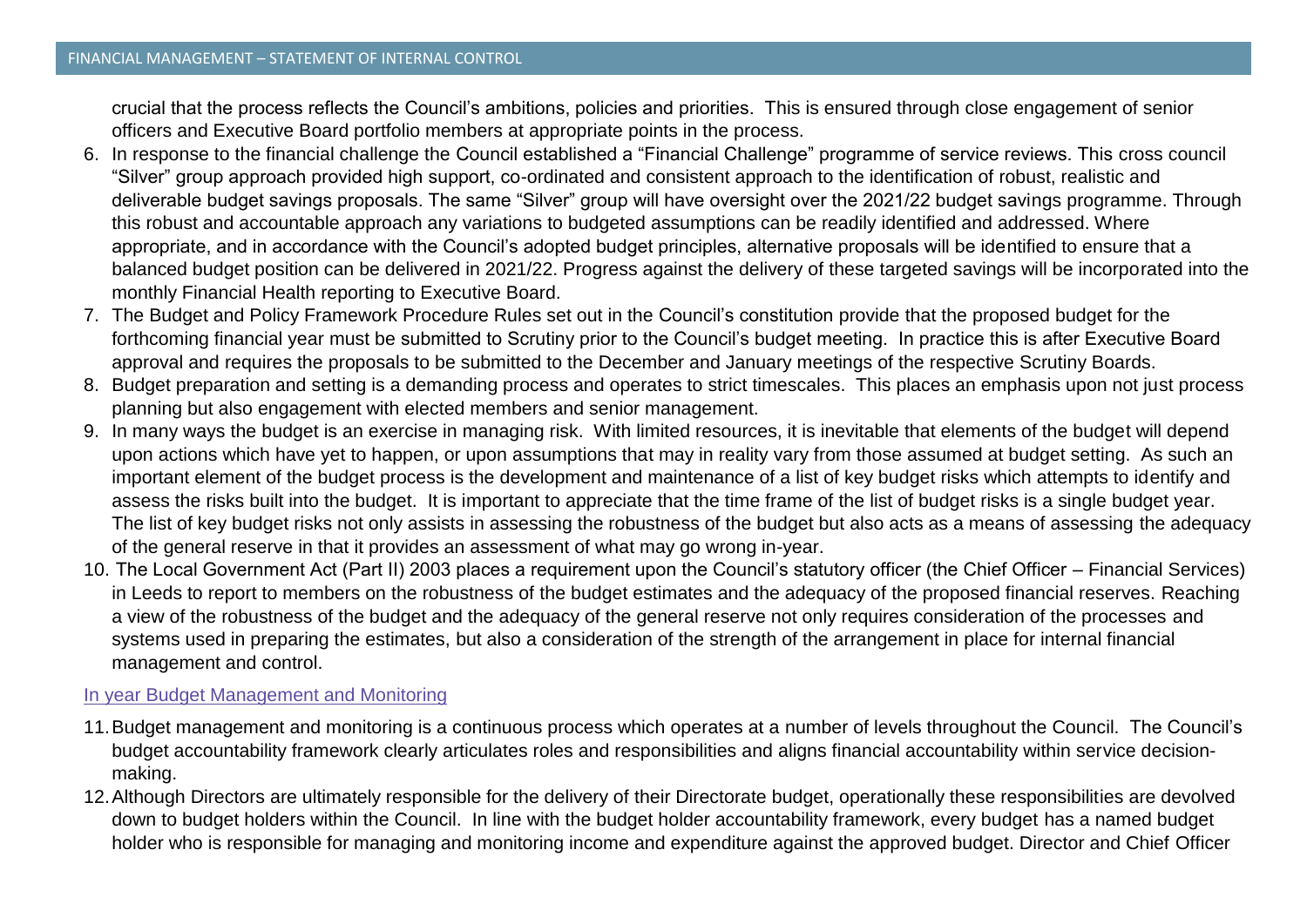

sub delegations set out clearly what responsibilities have been delegated to them which allow them to undertake their duties and detailed requirements with regard to the budget are incorporated into the Council's Budget Management Accountability Framework which sets out clearly the responsibilities of Chief Officers, Budget Holders and Budget Monitoring Officers. 13. In advance of the financial year, and after the revenue budget for the forthcoming year has been approved, Directorates are requested to produce budget action plans for their services which detail what action is required to deliver the approved budget (for example a staffing restructure or a delegated decision to implement price increases); when the action is required to be completed by and; who is responsible for delivering the action required.

14. In addition, through taking a risk-based approach to their respective budgets, Directorates are requested to identify contingency arrangements that could be implemented to address any variations from budgeted assumptions that will result in an overspend. The outcome of this exercise informs how much is required in the Council's general reserve to provide for risks.

15. Budget roll-out meetings are also held with services within Directorates to ensure that accountable budget holders are both aware of the key aspects of their budgets and also what key budget actions are required to be completed to deliver a balanced budget position.

16. Financial and budget monitoring in the Council is facilitated by the Council's financial management system (FMS). The system holds information as to the approved budgets, actual spend and income, commitments and year-end projections. User friendly visual dashboards are now utilised allowing budget holders to regularly review spend to date against approved budgets and against profiled budgets. In addition, budget holders and finance staff project the end of year position and this clearly involves a degree of judgement. In practice some budgets are more difficult to manage and forecast than others. There are also instances where spending is controlled on systems other than the Council's main FMS, for example community care payments. In these instances, procedures are in place to ensure that information held in these systems are regularly reconciled to FMS.

17. In-year, any decision to amend budgets is undertaken within the virement rules agreed annually by Full Council as part of the budget-setting process. All such decisions are recorded

as part of the delegated decision-making process.

#### Closure of Accounts

18.The first stage of the closedown process is a natural extension of the budget monitoring arrangements with Directorate finance officers compiling the final figures for the services they support to determine an outturn position to be reported to Executive Board in June each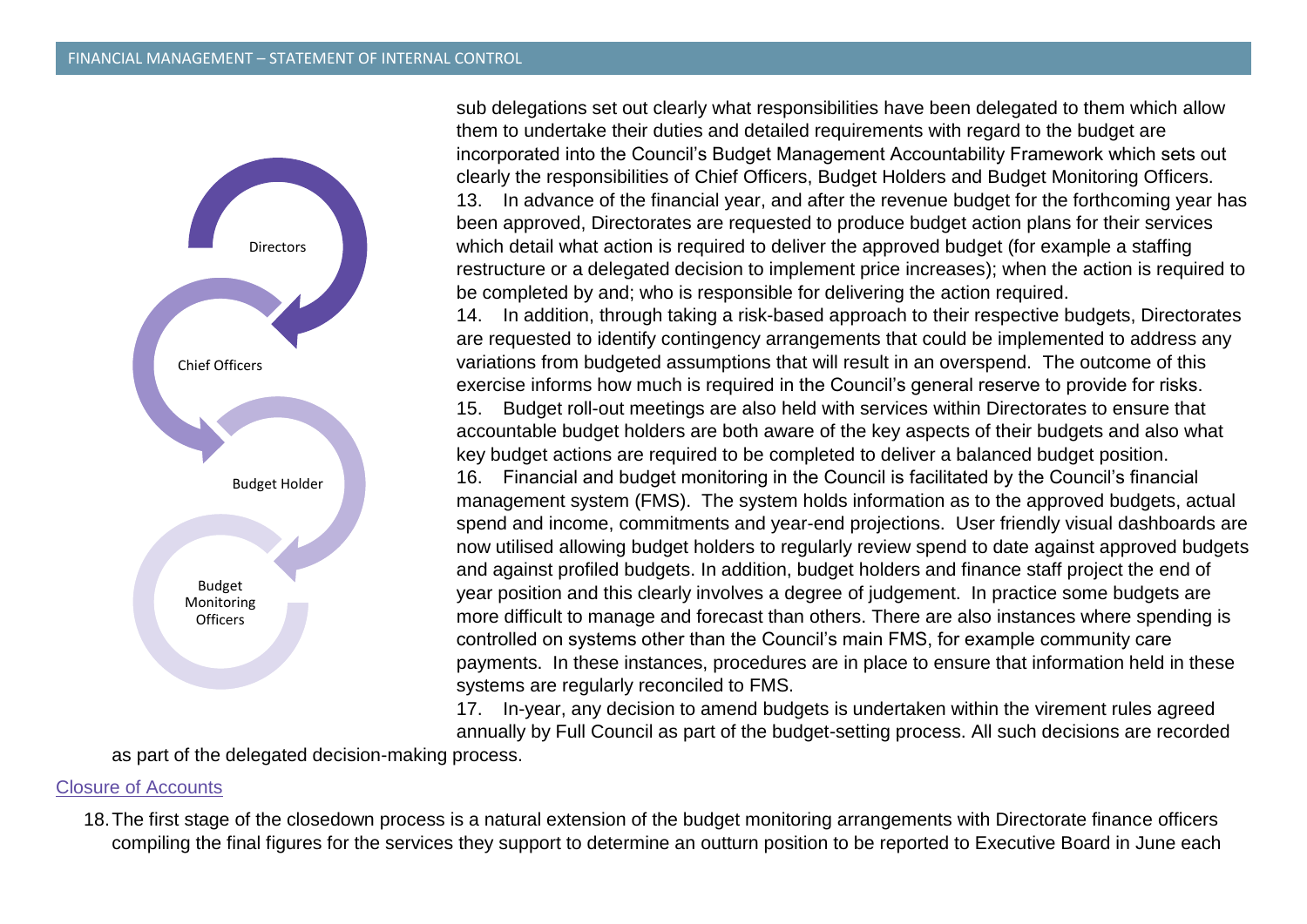year. This report compares both the revenue and capital budget to the final outturn for each Directorate and provides an explanation as to the reason for any variation, including explanations of major variations on individual capital schemes. This comparison to the budget provides a clear indication as to the robustness of the original budget setting and the quality of the budget monitoring process. In addition a full and complete reserves statement is provided to Executive Board.

- 19.Alongside the budget monitoring process, significant accounting decisions are referred to the Technical and Integrity accounting team within finance to ensure compliance with applicable accounting standards. The Council's external auditors, Grant Thornton, will also consulted on such decisions to ensure they are agreed by all parties before a major financial decision is made.
- 20.All changes to accounting practice are assessed and, where applicable, implemented by officers in financial management. All finance officers and relevant Directorate officers are informed of the implications of any changes. The application of appropriate accounting practice is assessed by the Council's external auditors and reported back to members of this Committee.
- 21.Staff within the Technical and Integrity Team and Strategic Finance oversee the closedown process and the Chief Officer Financial Services will review both the accounts themselves and the processes used to compile them, before certifying signing them as a true and fair view. The Council's external auditors provide members with independent assurance that, in their opinion, the accounts do reflect a true and fair view of the council's financial position and that they comply with proper accounting practice.
- 22.New accounting requirements and outturn projections are taken into account when the budgets are set for the following year.

#### Capital Programme and Treasury Management Arrangements

- 23.The Council's 10-year capital programme considers the need for capital investment against affordability within the Medium Term Financial Strategy (MTFS). The programme identifies annual programmes across the Council that aim to provide investment in assets to ensure that the Council can continue to operate effectively. The Council also has a number of major programmes that provide investment in line with the Council's best plan objectives. The Council will look to manage these pressures and limit the impact on debt costs by ensuring where possible that new schemes are fully funded and are essential (under health and safety grounds or in order to ensure Council assets are maintained for continued service provision).
- 24.Capital investment needs are assessed on an annual basis under the direction of the Best Council Team Strategic Investment Board with final approval sought from the Executive Board and Full Council in February each year (at the same time that the revenue budget is set to ensure overall affordability). If necessary, a second injection at a mid-year point could be utilised. The process does however allow for fully funded schemes (funded either by external resources or departmental prudential borrowing) to be injected throughout the year.
- 25.Proposals for new capital schemes funded from borrowing must follow a rigorous business case process to demonstrate investment is aligned to capital objectives, meets the needs of the public and will deliver best value. Directorates submit their future scheme spending intentions which are challenged and prioritised by the Best Council Team - Strategic Investment Board before CLT, member engagement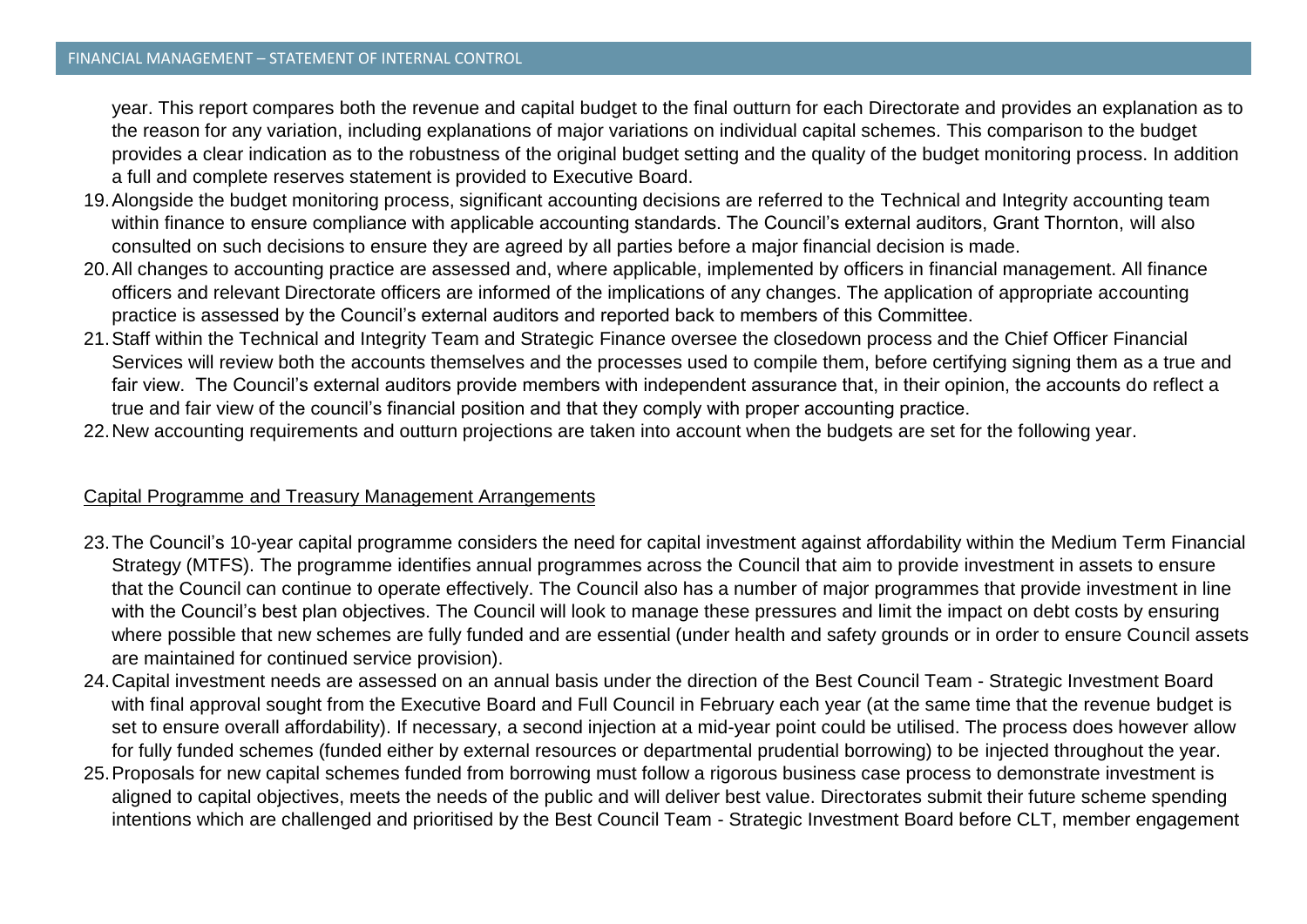.

and wider consideration takes place. Only those priority and deliverable schemes are put forward for inclusion within the capital programme.

- 26.One of the main risks in managing the capital programme is that insufficient resources are available to fund the programme. As the capital programme is fully funded this risk lays within the treasury management of the debt budget. Monthly monitoring procedures are in place for expenditure, resources, capital receipts and debt monitoring to ensure that this risk can be managed effectively.
	- Ensuring written confirmation of external funding is received prior to contractual commitments being entered into;
	- Quarterly monitoring of the council's VAT partial exemption position to ensure that full eligibility to VAT reclaimed can be maintained;
	- Provision of a central contingency within the capital programme to deal with unforeseen circumstances. Individual programmes and schemes will also contain a risk provision for unexpected circumstances;
	- The capital programme includes a central contingency to cater for any unforeseen circumstances. In addition individual programmes and schemes contain a risk provision for unexpected circumstances.
	- Compliance with both financial regulations and contract procedure rules to ensure the Council's position is protected; and
	- Ensuring all major programmes are supported by programme boards.

The Chief Officer for Financial Services continues to ensure:

- that the introduction / start of new schemes will only take place after completion and approval of a full business case and identification of the required resources;
- the promotion of best practice in capital planning and estimating so that scheme estimates and programmes are realistic; and
- the use of departmental unsupported borrowing for spend to save schemes is based on individual business cases and in the context of identifying the revenue resources to meet the borrowing costs.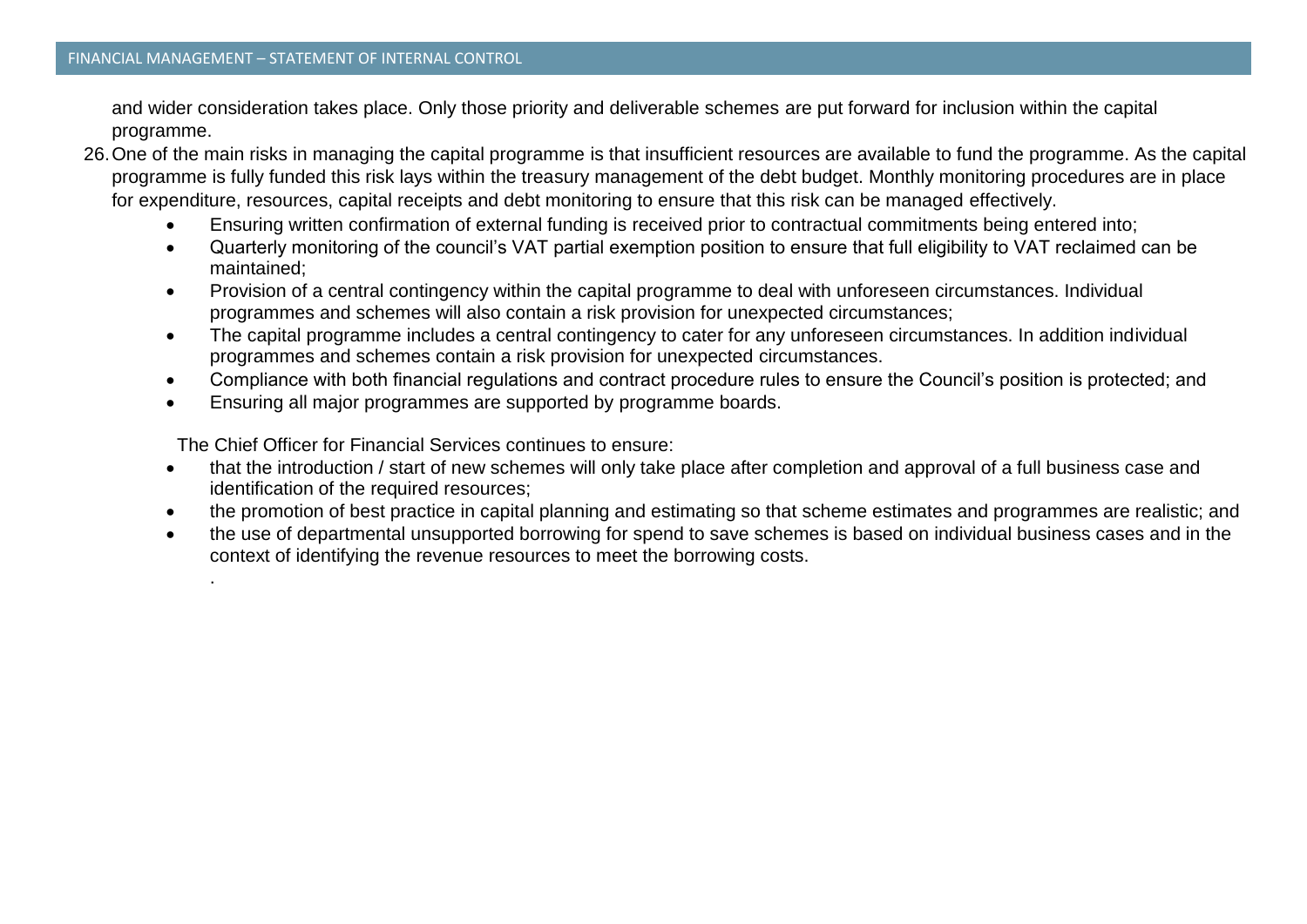# Meaningfully Monitor

27.Meaningful monitoring takes place throughout the financial cycle as described above.

Budget Monitoring



- 28.Financial monitoring is undertaken and operates on a hierarchical basis, whereby the monthly projections are aggregated upwards to be reviewed by budget holders, Chief Officers and Directors. The year-end projections for each Directorate are reviewed and challenged each month by the Council's Finance Performance Group (FPG). The year-end projections are then reported to the Council's Corporate Leadership Team and the Executive Board. As well as being accurate, monitoring also needs to be timely, and as such reporting is operated according to a strict timetable. In addition, at each monthly FPG meeting, monitoring statements in relation to the capital programme and debt are also reviewed.
- 29.As part of in-year budget management and monitoring, year-end projections for income and expenditure are submitted to the Chief Officer Financial Services, and the Corporate Leadership Team, and are also reviewed and challenged by the Corporate Finance Performance Group. In addition, budget monitoring s/Financial Health reports are presented monthly to Directorate leadership teams, individual executive members, Executive Board and respective Scrutiny Committees.
- 30.Financial monitoring is undertaken on a risk-based approach where financial management resources are prioritised to support those areas of the budget that are judged to be at risk, for example the implementation of budget action plans, those budgets which are subject to fluctuating demand, key income budgets, etc. To reinforce this risk-based approach, achievement of the key budget actions plans is highlighted specifically on the regular budget monitoring dashboards that form a part of the Financial Health monitoring reports that are received at Executive Board.
- 31.In line with the Council's financial procedure rules and the Council's value of 'Spending Money Wisely', it is critical that where projected overspends are identified that action is taken to bring spending back into line with the approved budgets or to identify other sources of funding such as areas of under spend. All Directorates are required to have contingency plans identified to the value of the key risks identified in the budgets. The Council's Revenue Budget principles, which provide a framework for managing the revenue and capital budgets, requires that savings options to balance identified overspends are reported through the regular Financial Health reports to Executive Boards in the form of action plans.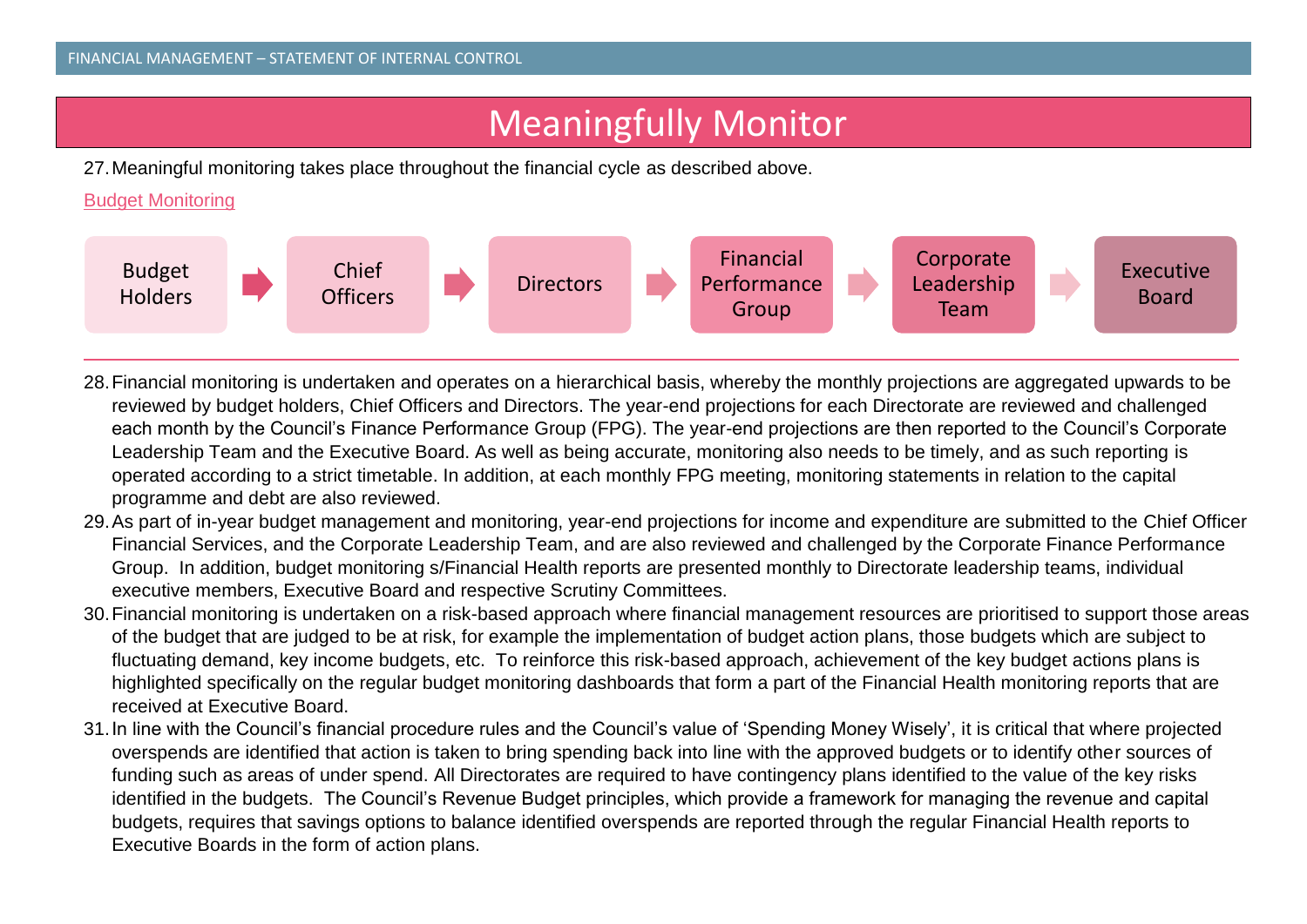COVID-19 has had a significant impact upon the level of resources available to the Council in both 2020/21 and 2021/22. In 2021/22 around half of the estimated budget gap of £118.8m was due to the impact of COVID and the Revenue Budget and Council Tax report for 2021/22 detailed the proposals that the Council identified in order that a balanced budget was presented to Full Council for approval on the 24th February 2021. The latest Financial Health report received at October's Executive Board identified COVID pressures of £27.3m over and above budgeted assumptions and these are being funded through a combination of COVID contingencies, reserves and support from the Government's compensation scheme for reduced income from sales, fees and charges.

## Capital Programme Monitoring

- 32.The capital programme continues to be closely monitored with Directorates and progress on schemes reported on a monthly basis to Financial Performance Group and Best Council Team – Strategic Investment Board. Quarterly updates are presented to the Executive Board.
- 33.The cost and affordability of the borrowing resulting from capital expenditure are budgeted for and managed within the revenue debt budget. In the year following capital expenditure, as well as budgeting for interest costs, the revenue budget must make provision for the minimum revenue provision on borrowings which is accounted for over the life of the asset. Forecasts for the debt budget are dependent upon interest rate assumptions, the likely level of capital spend and the Council's cash balances. The affordability of new and existing borrowing is reported on a monthly basis as part of the financial health reporting to the Executive Board, with specific treasury strategy reports presented to the Executive Board at least three times a year.
- 34.Monitoring performance reports on the capital receipts, council tax and business rate collection, and treasury/debt activities are considered during the year by the Executive Board.
- 35.A further report to ensure compliance with the prudential code, treasury management code of practice and internal audit compliance is presented to Corporate Governance and Audit Committee on an annual basis.

## Corporate Financial Integrity Forum

- 36.The Corporate Financial Integrity Forum, which meets each month and is chaired by the Deputy Chief Officer Financial Services, has a key role within the financial control environment and its function is to help ensure that there are procedures and operations in place to provide the necessary quality, integrity and reliability of financial information and accounts. The overall purpose is to help ensure the financial stewardship of the Authority by monitoring;
	- The regular review and reconciliation of financial systems to the financial ledger.
	- The regular review and reconciliation of balance sheet accounts.
	- The requirement to have effective systems and procedures in place to facilitate the posting of financial data to the ledger.
	- That there are up to date bank mandates for all bank accounts to which LCC officers are signatories and that bank statements are regularly received and reconciled.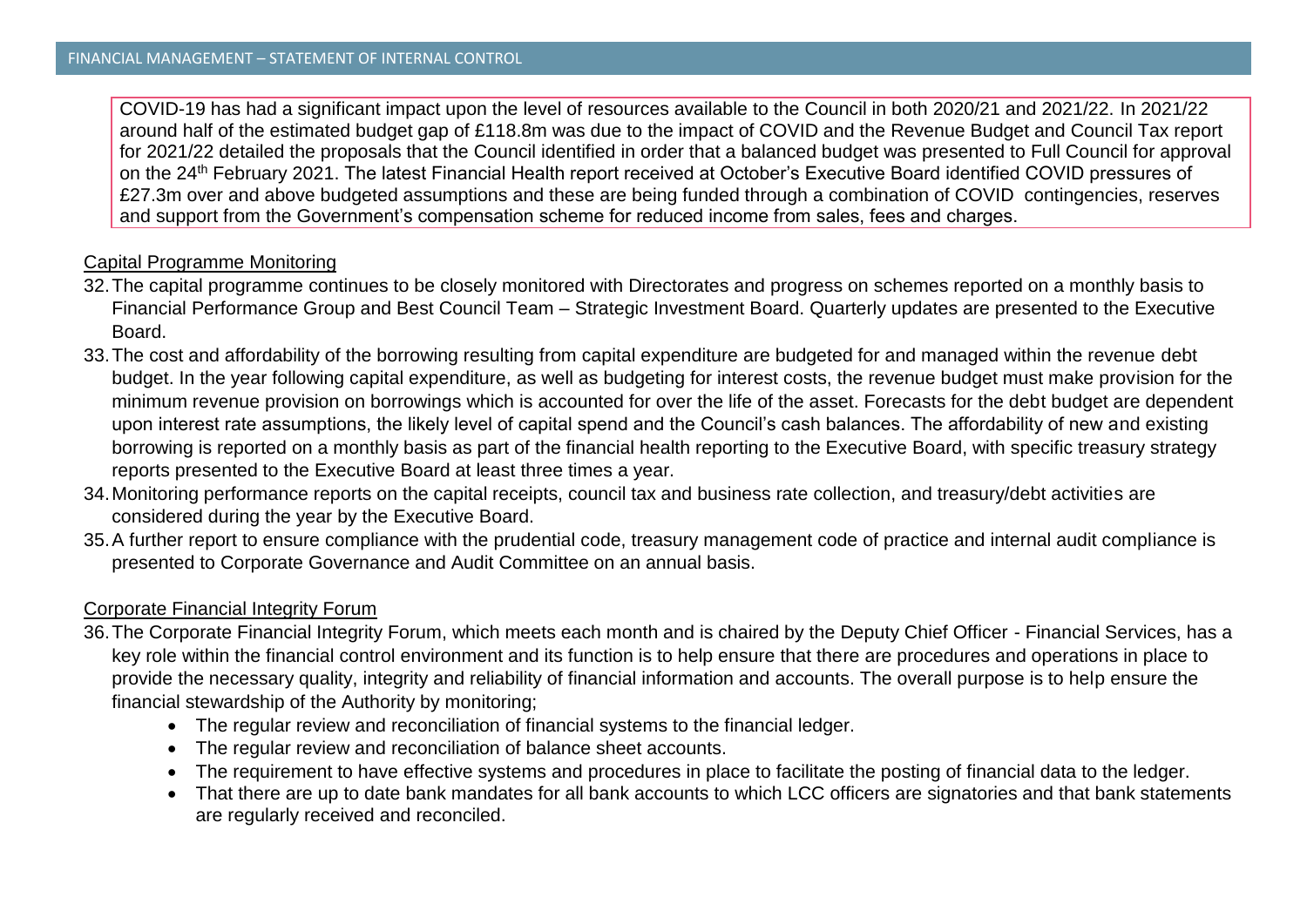- Reviewing any other area of financial control or financial governance risk, including partnerships and other joint working arrangements.
- Areas of concern affecting financial integrity are investigated and reported on.
- 37.The integrity of all the financial data is of fundamental importance in ensuring financial information is both timely and accurate in order to correctly inform decision making. This is a key role of the Corporate Integrity Forum. The forum reviews all key financial control accounts such as cash and tax; the validity of all feeder systems into the financial ledger; along with such things as system access rights and coding structures.

#### Financial Resilience Index

38.In response to a number of high profile authorities reporting financial difficulties, CIPFA (Chartered Institute of Public Finance and Accountancy) issued their financial resilience index for local government. This analytical tool is designed to provide councils with a clear understanding on their position in terms of risk. The selection of nine indicators, three of which relate to reserves, measure an individual Authority's resilience to continue to deliver annual savings and manage significant shocks whilst still pursuing ambitious goals for Local Communities. The indicators reflect the fact that the Council has a lower level of usable reserves when compared to nearest neighbours identified in CIPFA's model and other Core Cities. As detailed in the MTFS the Council is planning to increase the level of reserves that it retains.

#### Independent Assurance

#### *Internal Audit*

39.Internal Audit continues to provide assurance to members that all of the key core financial systems and processes are robust and are operating effectively. The financial management and control framework is subject to a number of independent assessments which include annual reviews of the major financial systems undertaken by the Council's Internal Audit function. Internal Audit has provided a substantial assurance opinion or good assurance opinions for each of the major financial system audits completed in the year to date. This includes the audit of Financial Management Central Controls which provides independent assurance that there are robust controls in place to support the central co-ordination of the setting and monitoring of the Council's budget.

## *External Audit*

- 40.External Audit provide independent assurance on the Council's accounts and accounting practice as well as the arrangements to ensure value for money and the controls around the key financial systems.
- 41. Grant Thornton's 2019/20 Annual Audit letter for Leeds City Council, which was received at this Committee on the 25<sup>th</sup> June 2021 concluded that "Overall, if Covid-19 had not taken place, the Council's financial position would have continued to be sufficiently stable to manage the financial impact of small unforeseen events as in previous years, however, the financial impact of Covid-19 has been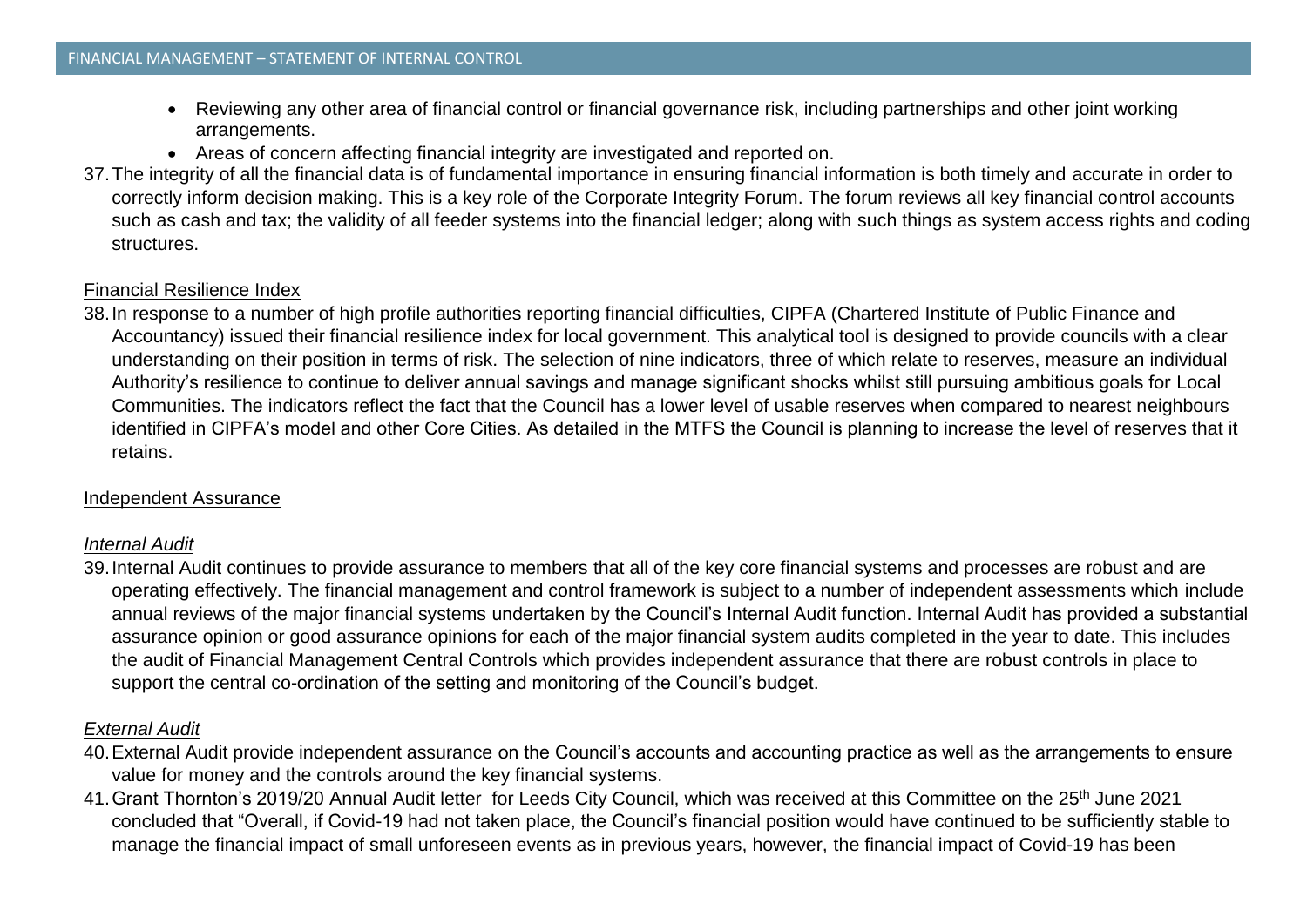significant and highlights the inadequacy of the Council's General Fund Reserves…Except for this matter, the Council had proper arrangements for securing economy, efficiency and effectiveness in its use of resources." The Council has agreed, in the context of both the financial projections and financial risks reflected in the Council's MTFS, to annually review its strategy to ensure that it retains an appropriate level of balances within its general reserve.

- 42.Grant Thornton will provide, in respect of the 2021/22 accounts, the independent assurance that the Council has made proper arrangements to secure economy, efficiency and effectiveness in its use of resources. With regard to the audit of the 2020/21 financial accounts the National Audit Office (NAO) 2020 Code of Audit Practice has changed the way that Value For Money (VFM) arrangements are reported. As before auditors are still required to be satisfied about arrangements to secure VFM but the way they report this has changed. Auditors now no longer issue a single conclusion on arrangements as part of their opinion on the financial statements. Instead, auditors are required to report significant weaknesses in arrangements when they identify them and make recommendations for improvement. They will only report on VFM arrangements as part of their opinion by exception, where they have found significant weaknesses. Their main output on VFM will be a commentary contained in a new document, the Auditor's Annual Report, covering arrangements for:
	- Financial sustainability
	- **Governance**
	- Improving value for money
- 43.Where auditors find significant weaknesses in arrangements, they will also make recommendations for improvement. Audited bodies are required to publish the Auditor's Annual Report on their website. Since the 2020-21, the coronavirus pandemic (COVID-19) significantly impacted upon audited bodies such as the Council, and the financial reporting and auditing process, this could, in the view of the NAO, affect the timing of when the work on VFM arrangements can be performed and reported. Therefore, for 2020-21 deadlines have been extended for auditors to issue the new Auditor's Annual Report to no more than 3 months after the auditor has issued their opinion on the financial statements.
- 44.It is important to appreciate that both External and Internal Audit also review our budget and budget monitoring arrangements in order to assess whether they are satisfied that, in all significant respects, the Council has put in place proper arrangements to secure economy, efficiency and effectiveness in its use of resources.
- 45.The Chief Financial Services Officer meets with Grant Thornton on a monthly basis to review progress on the delivery of a balanced budget position and the actions being taken to deliver a sustainable financial position for the years covered by the current approved Medium Term Financial Strategy.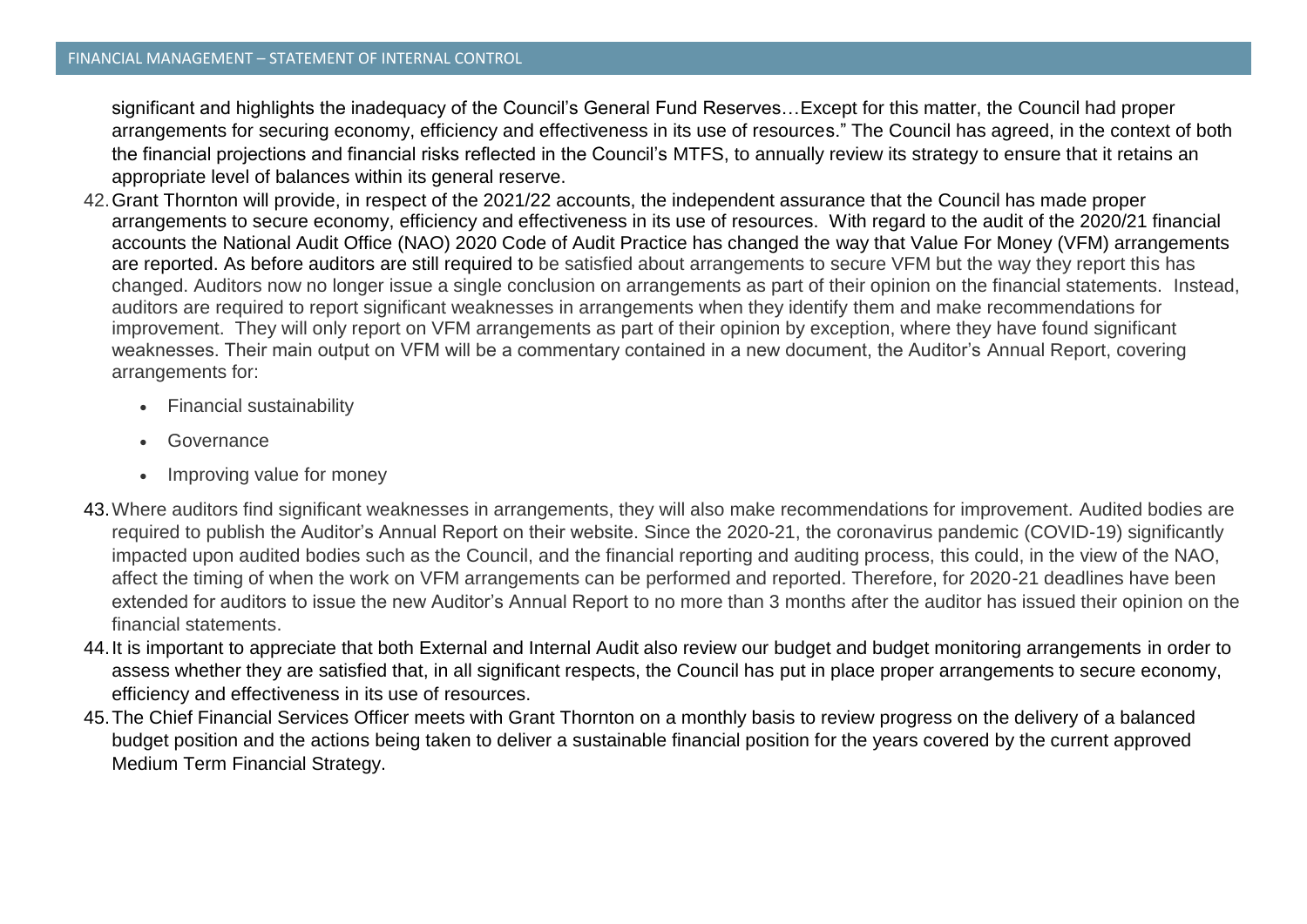## Review and Refine

#### Adequacy and Resilience of Internal Controls

- 46.The Council has tried and trusted arrangements for treasury management which complies with CIPFA's Code of Practice on Treasury Management and the Prudential Code. Committee received a separate Treasury Management assurance report in September 2021 which reports on the robustness of these arrangements. It is proposed that in future the council's treasury management arrangements will be included in this annual report.
- 47.This statement of internal control details the arrangements and controls that are in place to deliver the key financial management functions that include the determination of the annual budget, budget monitoring and the closure of the financial accounts. Both Internal and External Audit provide the appropriate assurance to Members that that these arrangements are sufficient.
- 48.Looking ahead consideration needs to be given to the following which could have implications for the financial management arrangements that the Council has in place and which may need to revised to take account of these risks and developments.

#### Review of MTFS

- 49.An updated MTFS was received at September's Executive Board and this highlighted a funding gap of £151.3m of which £65.4m relates to 2022/23. This position was reported in advance of the Chancellor' Autumn Budget statement on October 27<sup>th</sup> which will inform the Provisional Local Government Finance settlement that is expected in mid December 2021. Budget savings options to bridge the estimated budget gap for 2022/23 have been received at September's Executive Board and further proposals are timetabled to be received at November and December Executive Boards.
- 50.The Government remains committed to progress the review of relative needs and resources the outcome of which will inform the methodology for the distribution of resources.
- 51.In addition there are a number of other pressures which will influence and impact upon the Council's financial position and these include the ongoing impact of COVID-19 upon the level of resources available to the Council.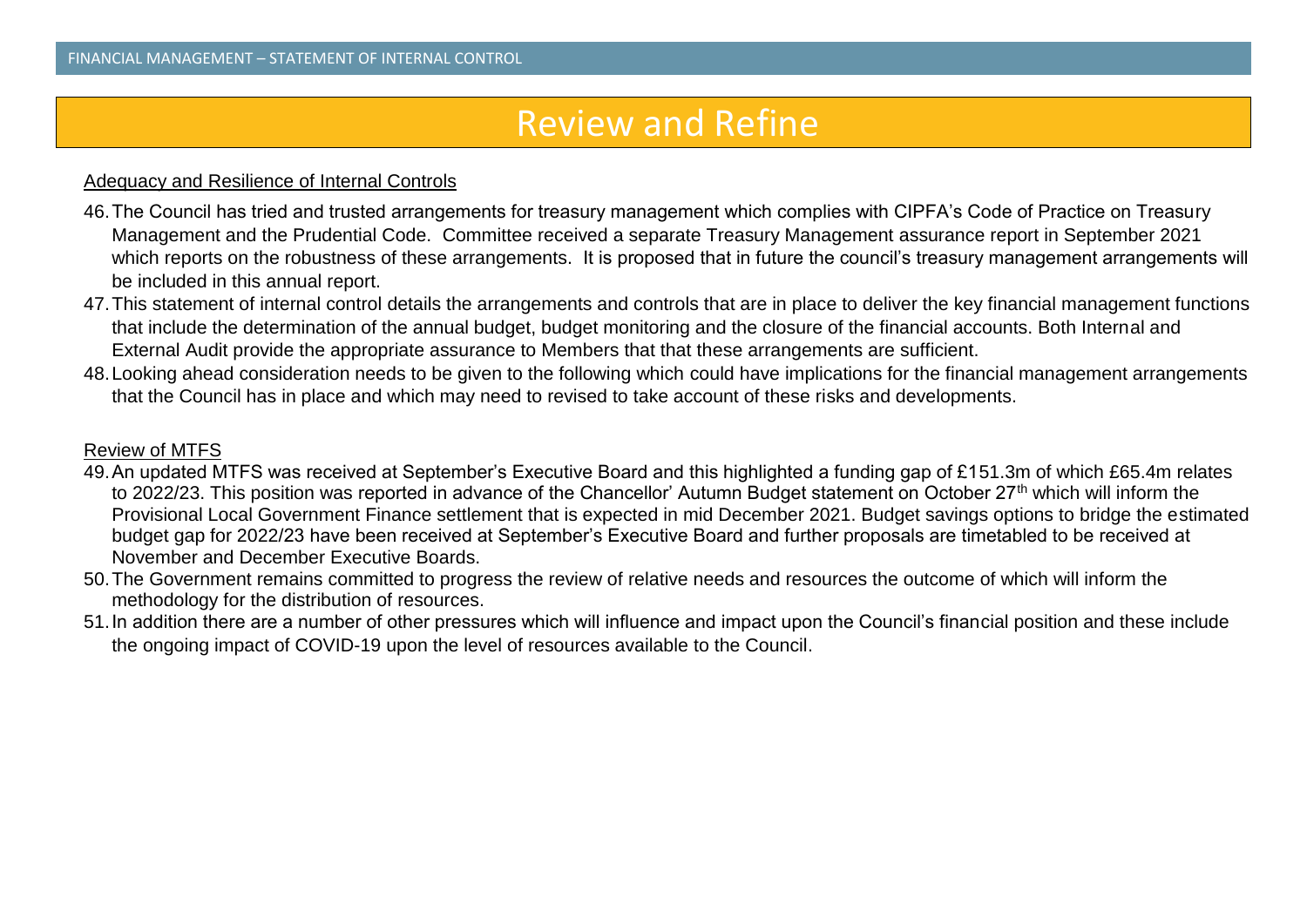### National Funding Formula for Schools

52.2021/22 is the fourth transitional year of the national funding formula for schools. During this transitional period local authorities will be allocated an amount based on the new national funding formula but they can decide on a local formula for allocating this to schools. The Government has indicated that the transitional arrangements will continue into 2022/23. The schools funding formula for 2021/22 has now been approved following consultation with all schools and the Schools Forum. In line with the majority view, some funding will be transferred from schools to provide additional funding for pupils with high needs, in order to address ongoing pressures in this area. After taking account of this transfer and the views from the consultation, the 2021/22 funding formula has moved as close as possible to the national funding formula. In addition work continues to be carried out to assess the financial impact and risk to the Council should maintained schools become academies.

### *Financial Management Code*

- 53.In October 2019 CIPFA published the Financial Management Code. The Financial Management Code, which is designed to support good practice in financial management and to assist local authorities in demonstrating their financial sustainability, has been introduced following concerns about fundamental weaknesses in financial management particularly in relation to organisations that may be unable to maintain services in the future. The code itself contains a series of financial management standards with which compliance is required if a local authority is to meet the minimum standards of financial management acceptable to meet fiduciary duties to taxpayers, customers and lenders. Local authorities have been required to comply with the requirements of the Financial Management Code with effect from 1<sup>st</sup> April 2021.
- 54.Implementation of the code will complement the Council's Statutory Financial Officer's statement, which is required under the 2003 Local Government Act, on the adequacy of reserves as a part of the annual budget setting process. It is also good practice for the Authority to have a policy on the level of its general reserve and to ensure that it is monitored and maintained.
- 55.The VFM review undertaken by the Council's external auditors in respect of the 2020/21 final accounts will also cover compliance with the Financial Code and their findings will be incorporated into their report to this Committee.

#### Opportunities for improvement

#### *Financial Management Systems (FMS)*

- 56.FMS is the financial monitoring system in use across the Council. On a regular basis budget holder, taking a risk-based approach and with support from finance staff, review their spend and commitments against the approved budgets and project their year-end position.
- 57.There are also instances where spending is controlled on systems other than the Council's FMS, for example community care payments. In these instances, procedures are in place to ensure that information held in these systems is regularly reconciled to FMS.
- 58.FMS is an in-house developed and managed Oracle-based system. The system is a ledger system, the general feel of the system is not modern, user-friendly and there are specific gaps in the system's capabilities, for example procurement/purchasing. As a part of the Core Business Transformation Programme, Executive Board in September 2020 agreed the procurement of a replacement of existing Finance, HR and Payroll IT systems. Implementation of new systems will contribute towards supporting the current process of service reviews, the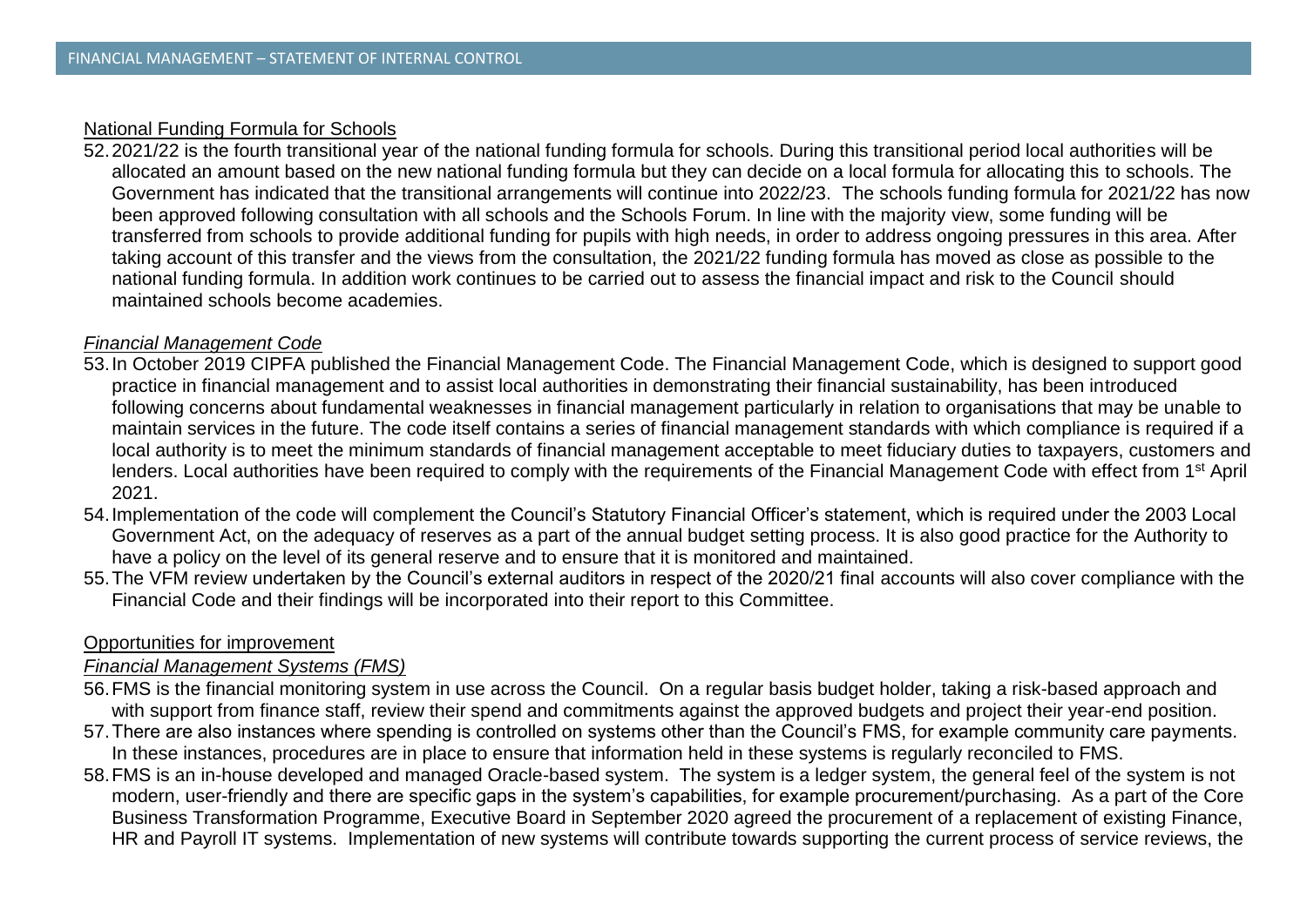transformation of service delivery and the securing of the long term viability of the Council's business information technology (IT) systems. Implementation of new Finance system will also support the successful implementation of the new Financial Management structure which supports the Council to deliver its key financial priorities. As a stepping stone to the replacement of FMS, user friendly, visual dashboards have been developed, allowing budget holders to work with financial information in an effective manner.

59.The integrity of the data within the Council's core FMS is very much dependent on the data and information from a multiple of source feeder systems, for example SAP for employee costs, Mosaic Framework- for foster carer payments and CIS for Adult Social Care payments, Qube for property rental income, etc. In 2021/22 the work programme for the Corporate Financial Integrity Forum will continue to focus upon seeking specific assurances as to the integrity of the source data that feeds into the core FMS, and in particular the new Civica system which is being introduced during the year for housing management functions.

## *IR 35*

- 60.IR35 is tax legislation that's intended to ensure that people who offer their services in a self-employed capacity and typically through a personal services company pay the right level of tax. (IR35 is the name of the Inland Revenue press release that launched this requirement in 2017). It's designed to assess whether a contractor is a genuine contractor rather than a 'disguised' employee, for the purposes of paying tax.
- 61.Since April 2017 public authorities have been responsible for deciding if the rules applied where they contract workers who provide services through their own intermediary and the Council is responsible for using the Check Employment Status for Tax (CEST) tool to determine whether staff being hired for a specific engagement, should be classed as employed or self-employed for tax purposes.
- 62.The Council has established specific controls to manage this process, and these have been subject to internal audit review, but it is recognised that further work is required to confirm that the CEST tool is being completed appropriately on all occasions.
- 63.The Survey of Internal Control which took place in June 2021 considered a number of aspects of the financial management arrangements. In particular respondents were asked to rate the extent to which staff were aware of and working in accordance with the following:
	- Arrangements for taking professional advice from colleagues in finance, legal, procurement, HR etc. before decision reports are submitted to the decision maker
	- Financial Regulations
	- Arrangements for obtaining advice and guidance from Financial Services
	- Arrangements for budget monitoring and control
- 64.The results, which are set out in the charts below, show that managers' perception of overall awareness and compliance with key components of the financial control environment is good. However, there is opportunity for improvement and arrangements will be made to ensure that appropriate Council employees are sighted on the financial control framework.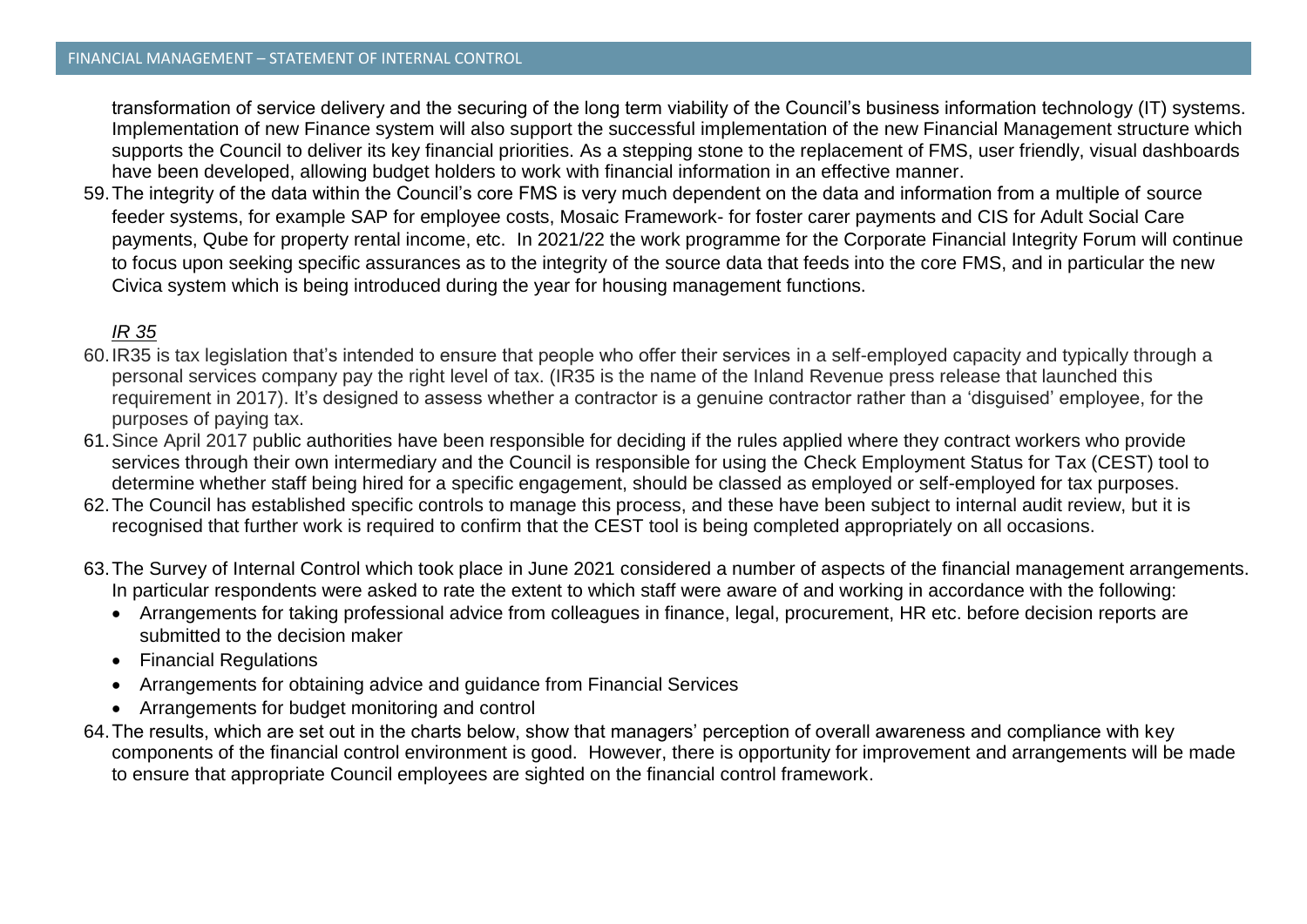#### FINANCIAL MANAGEMENT – STATEMENT OF INTERNAL CONTROL



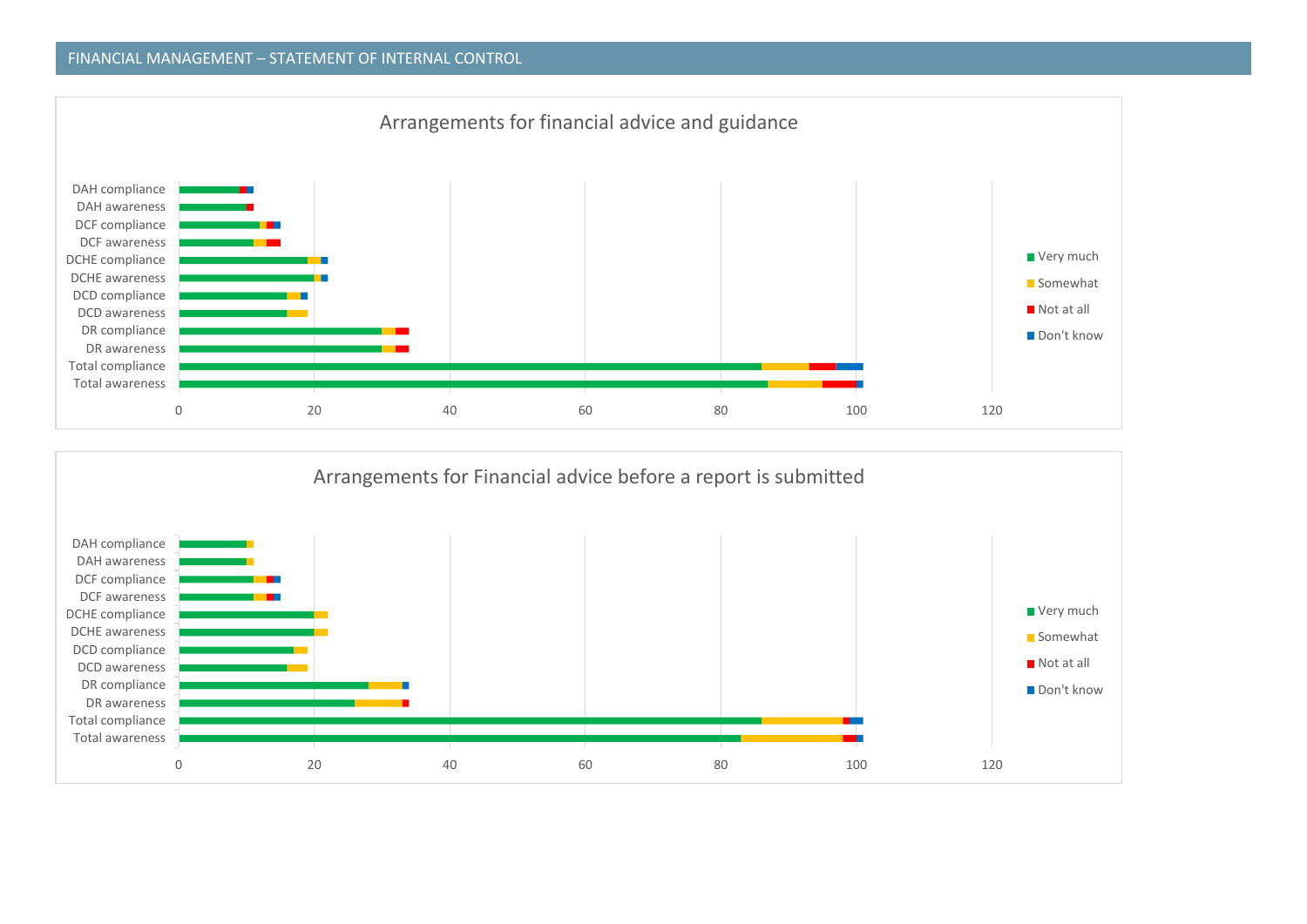